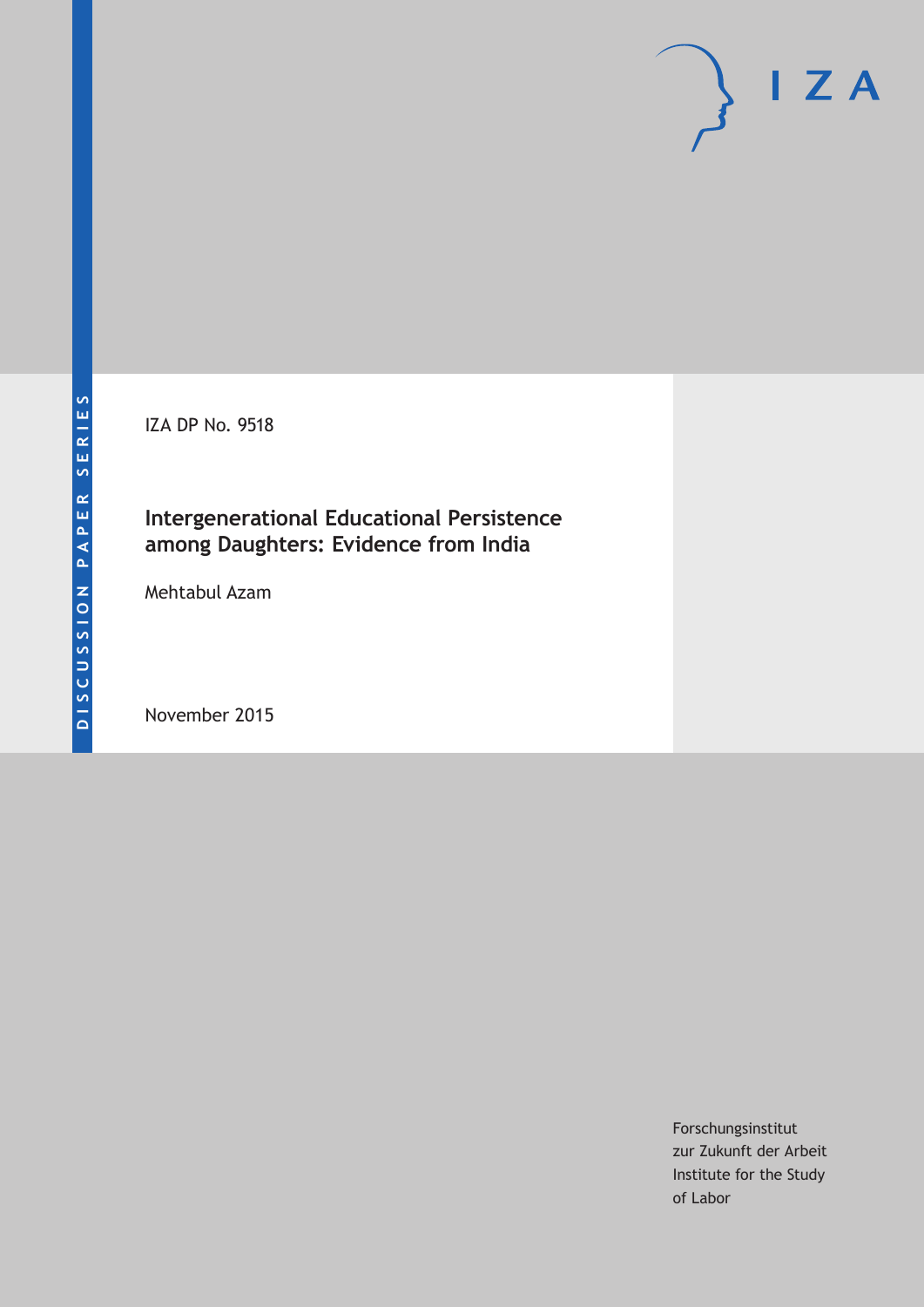# **Intergenerational Educational Persistence among Daughters: Evidence from India**

**Mehtabul Azam** 

*Oklahoma State University and IZA* 

Discussion Paper No. 9518 November 2015

IZA

P.O. Box 7240 53072 Bonn Germany

Phone: +49-228-3894-0 Fax: +49-228-3894-180 E-mail: iza@iza.org

Any opinions expressed here are those of the author(s) and not those of IZA. Research published in this series may include views on policy, but the institute itself takes no institutional policy positions. The IZA research network is committed to the IZA Guiding Principles of Research Integrity.

The Institute for the Study of Labor (IZA) in Bonn is a local and virtual international research center and a place of communication between science, politics and business. IZA is an independent nonprofit organization supported by Deutsche Post Foundation. The center is associated with the University of Bonn and offers a stimulating research environment through its international network, workshops and conferences, data service, project support, research visits and doctoral program. IZA engages in (i) original and internationally competitive research in all fields of labor economics, (ii) development of policy concepts, and (iii) dissemination of research results and concepts to the interested public.

IZA Discussion Papers often represent preliminary work and are circulated to encourage discussion. Citation of such a paper should account for its provisional character. A revised version may be available directly from the author.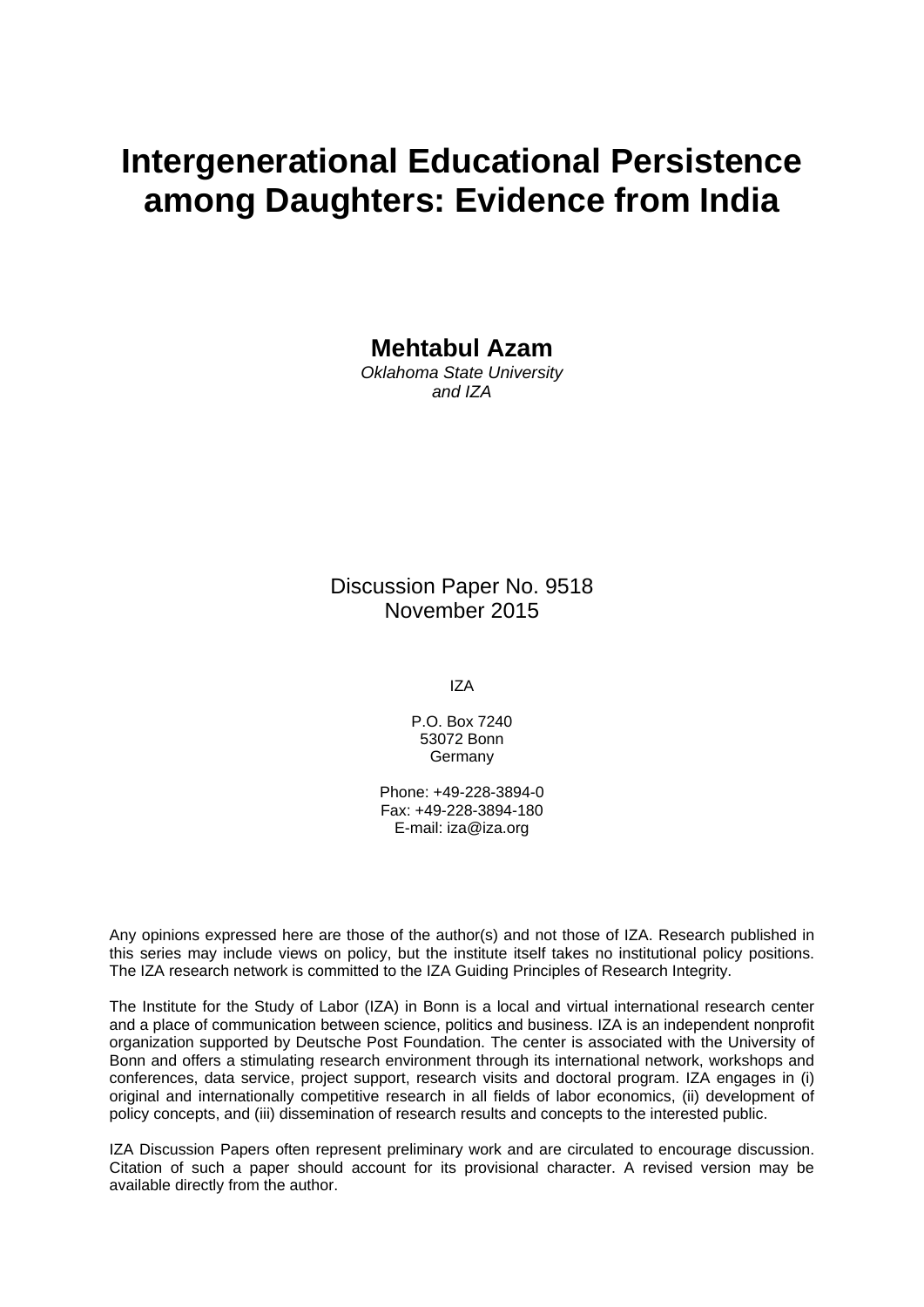IZA Discussion Paper No. 9518 November 2015

# **ABSTRACT**

### **Intergenerational Educational Persistence among Daughters: Evidence from India**

We examine educational transmission between fathers (mothers) and daughters in India for daughters born during 1962-1991. We find that educational persistence, as measured by the regression coefficient of father's (mother's) education as a predictor of daughter's education, has declined over time. However, the correlation between educational attainment of daughters and fathers (mothers), another commonly used measure of persistence, suggests only a marginal decline. Further decomposing the intergenerational correlation, we find that although persistence has declined at the lower end of the fathers' (mothers') educational distribution, it has been compensated by an increase in persistence at other parts of fathers' (mothers') educational distribution. We also find that "Equality of Opportunity" remains an elusive goal for India. Not only the probability of a daughter attaining senior secondary or above education (top end of educational distribution) is positively associated with father's (mother's) education levels, the gaps in those probabilities do not show any sign of convergence. Similarly, there is no sign of any convergence in the probability of a daughter attaining senior secondary or above education even with the same level of father's (mother's) education between Higher Hindu Castes' daughters and daughters belonging to disadvantaged groups such as Other Backward Castes or Scheduled Castes/Tribes.

JEL Classification: J6, I28

Keywords: intergenerational educational persistence, daughters, women, India

Corresponding author:

Mehtabul Azam 326 Business Building Spears School of Business Oklahoma State University Stillwater, OK 74078 USA E-mail: mazam@okstate.edu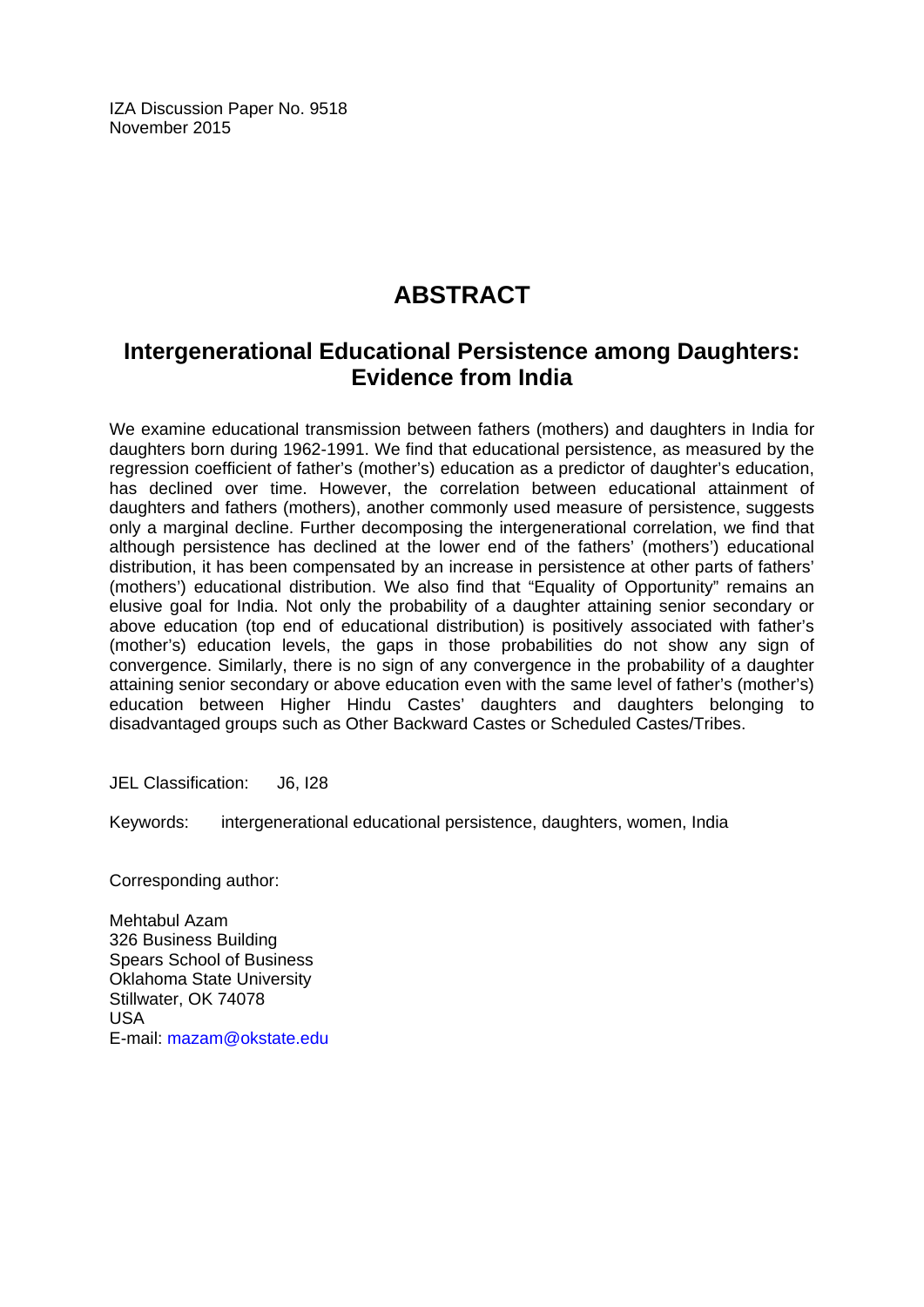### 1 Introduction

The empirical literature on intergenerational mobility in developed countries has predominantly focused on sons. Only a few studies do examine intergenerational transmission between fathers and daughters (see, for example, DiPrete and Grusky 1990, Chadwick and Solon, 2002). Compared to developed countries, the intergenerational mobility in developing countries remains largely an under-researched area although there has been an increasing focus on the topic with the availability of new datasets that contain parents' information. However, the literature in developing countries too has primarily focused on father-son transmission. One of reason for this is non-availability of datasets that contain information on fathers' for women.

The concerns regarding the equality of opportunities are growing in developing countries.<sup>1</sup> Equality of opportunity is considered a key condition for a society to ensure distributional justice (Rama et al., 2015), and education is perhaps the most important policy instrument in the hands of policymakers in this regard.<sup>2</sup> For example, Stiglitz  $(2012, P. 275)$  notes "Opportunity is shaped, more than anything else, by access to education." One of the key roles of publicly provided education in many countries including India has been to increase access to education.<sup>3</sup> Intergenerational persistence in education can undermine the notion of equality of opportunity.

The intergenerational persistence in father (mother)-daughter is quite an important issue per se, however it is comparatively more important in the Indian context because of following

<sup>&</sup>lt;sup>1</sup>As such this issues is also very important in the US. For example, President Obama's second Inaugural Address reaffirmed America's commitment to the dream of equality of opportunity: "We are true to our creed when a little girl born into the bleakest poverty knows that she has the same chance to succeed as anybody else, because she is an American; she is free, and she is equal, not just in the eyes of God but also in our own."

<sup>2</sup>Equality of opportunity can be broadly defined as: those who have the same talent and ability and have the same willingness to use them should have the same prospects of success regardless of their initial circumstances (Rawls 1971).

<sup>3</sup>Achievement of universal primary education by 2015 was one of the eight Millennium Development Goals (MDGs) established by United Nations in 2000. The Indian Parliament passed Right to Education Act in 2009 that makes education a fundamental right of every child between the ages of 6 and 14 and specifies minimum norms in elementary schools.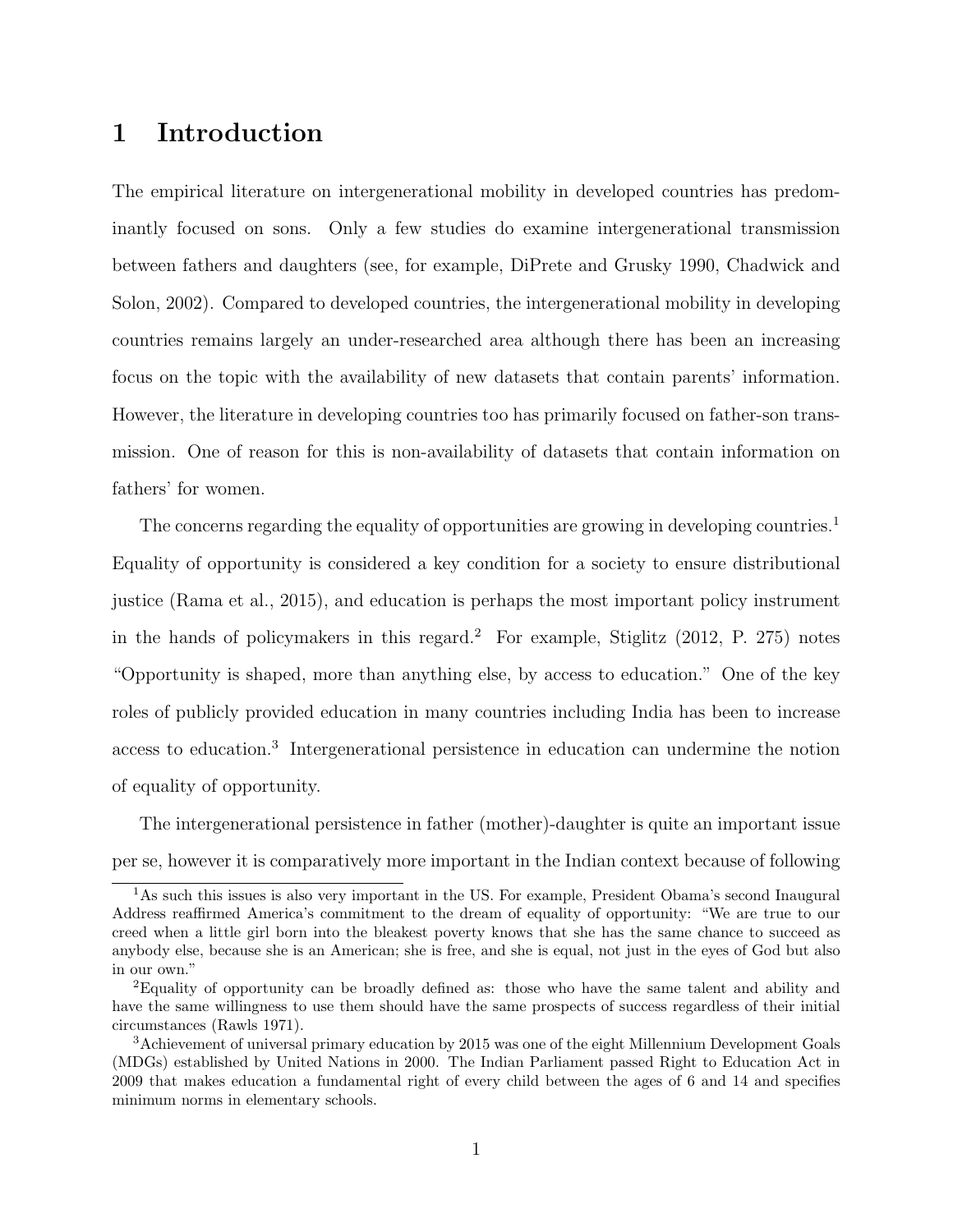reasons. First, the notion of family background (economic and caste) determining destiny is quite pervasive in India. Second, there exists a strong son preference in Indian society, and the existing evidence suggests pro-male bias in educational investment (Kingdon, 2005). Third, there exists considerable inequality in India. For example, the Gini index for consumption calculated from 2004-05 IHDS was at 0.34, while the Gini index for income was estimated to be 20 points higher at 0.54. This is less than the income inequality observed in South Africa, but it is still more than in Mexico (Rama et al., 2015). Existing evidence suggests that countries with greater inequality of incomes also tend to be countries in which a greater fraction of economic advantage and disadvantage is passed on between parents and their children (Corak, 2013).

In this paper, we examine the father (mother)-daughter educational persistence over time in India utilizing a recently available nationally representative India Human Development Survey (IHDS)-2, 2011-12. The IHDS-2 has a separate women module that asks detailed questions from two women in age 15-49 per household. This helps us to identify fathers' (mothers') information for about 86 (88) percent of women in age 20-49. Dividing those into birth cohorts, we first examine the evolution of two commonly used measure of persistence: intergenerational regression coefficient and correlation coefficient. To reconcile the observed differences in trends using these two measures, we further decompose the correlation coefficient.

The findings of the paper are as follows. First, when compared to the birth cohort 1962-66, there is a fall in the intergenerational educational persistence, as measured by the regression coefficient of fathers' (mothers') schooling as a predictor of daughters' schooling in the recent birth cohort 1987-91, implying less persistence for more recent cohort in India. Importantly, another commonly used measure of persistence, correlation between fathers' (mothers') and daughters' years of schooling, presents a much sober picture of only a marginal decline in persistence. By decomposing the correlation, we find that persistence at the lower end of the fathers'(mothers') educational distribution has declined (father/mother being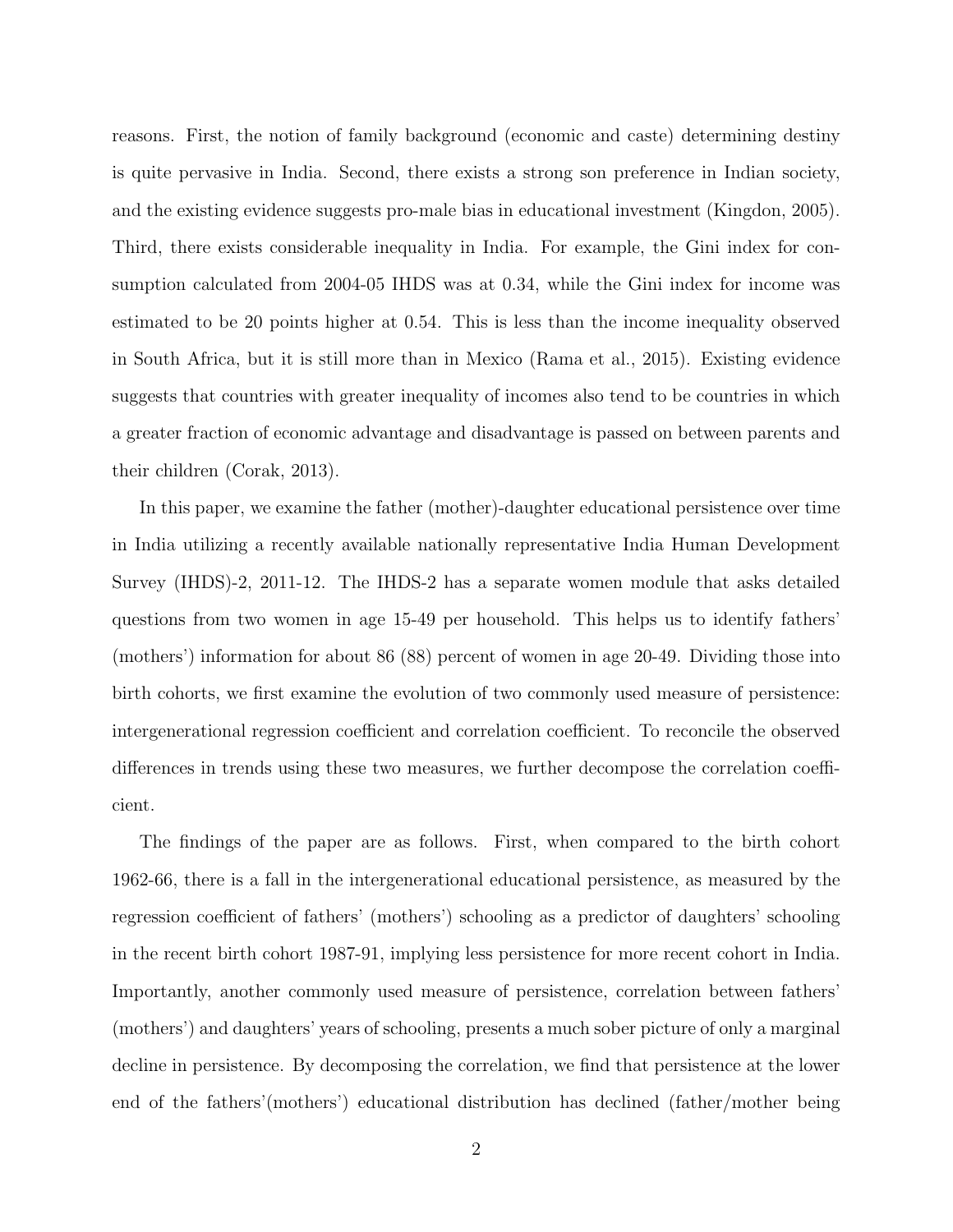below primary); however, the persistence has increased in other parts of fathers' (mothers') educational distribution resulting in an overall steady trend in the correlation coefficient. Second, we find that "Equality of Opportunity" remains an elusive goal for India. Not only the probability of a daughter attaining senior secondary or above education (top end of educational distribution) is positively associated with father's education levels, the gaps in those probabilities do not show any sign of convergence. Similarly, the probability of a daughter attaining senior secondary or above education is higher for Higher Hindu Castes' daughters irrespective of parental education. Importantly, there is no sign of any convergence in the probability of a daughter attaining senior secondary or above education even with the same level of father's (mother's) education between Higher Hindu Castes' daughters and daughters belonging to disadvantaged groups such as Other Backward Castes or Scheduled Castes/Tribes.

The remainder of the paper is organized as follows. Section 1.1 presents a brief review of the literature on the intergenerational mobility in educational attainment in India, and places our paper in the existing literature. Section 2 discusses the data, Section 3 outlines the analytical framework underlying the empirical analysis. Section 4 presents the results and Section 5 concludes.

#### 1.1 Related Literature

Literature on intergenerational economic mobility in developed countries mostly focuses on intergenerational correlation between fathers' and sons' incomes. Solon (1999), Black and Devereux (2011), and Blanden (2013) provide excellent survey of literature in developed countries. Hertz et al. (2007) study trends in intergenerational transmission of education for a sample of 42 countries. Daouli et al. (2010) examine educational transmission for Greek women.

The literature on intergenerational persistence in India has primarily focused on educa-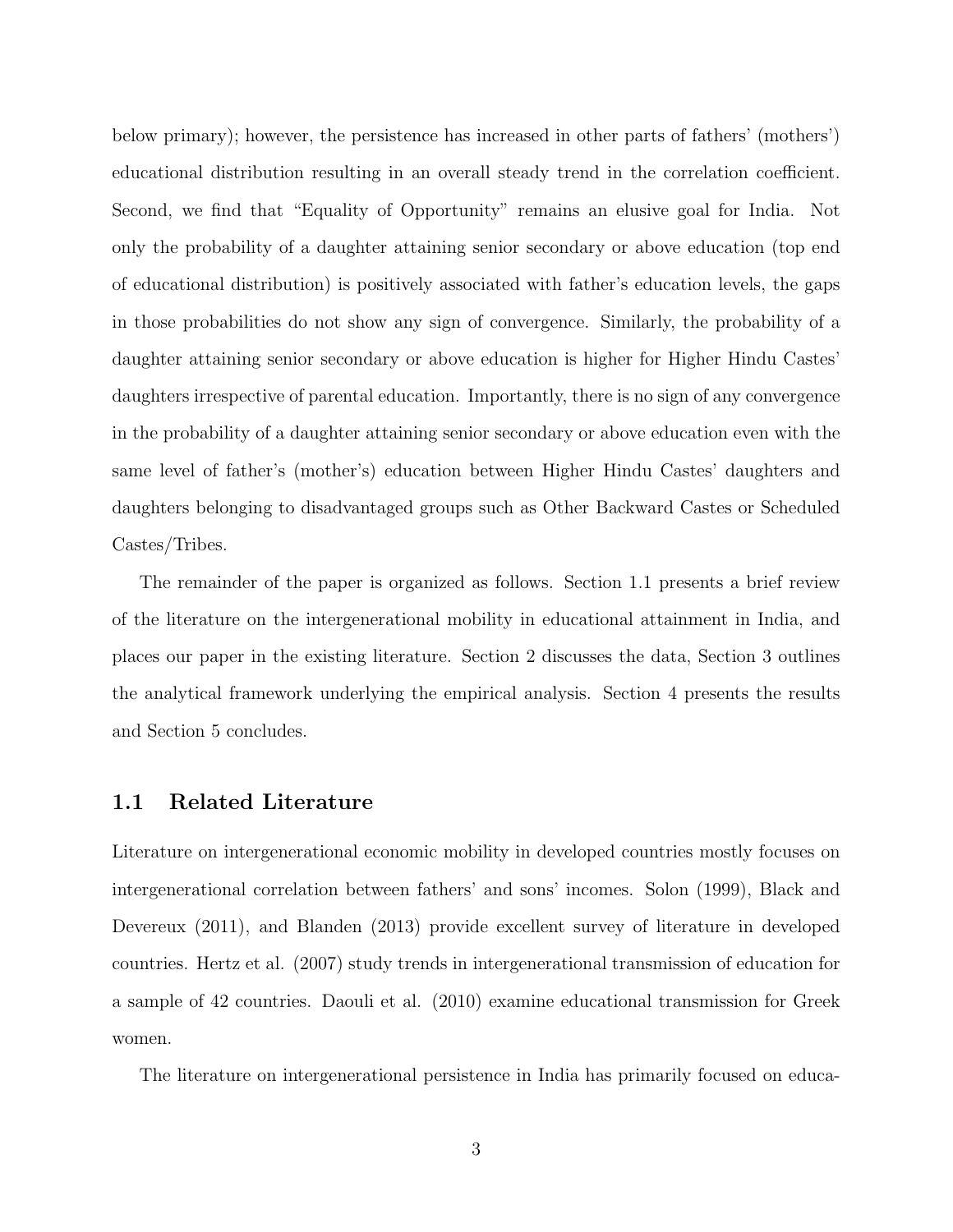tional persistence and construct their parents and children sample through co-resident from cross-sectional data. Jalan and Murgai (2008) investigate educational mobility for both men and women in the age group 15-19 using 1992-93 and 1998-99 National Family Health Survey (NFHS) data. They rely on co-resident to identify parents' education. Similarly, Maitra and Sharma (2009) use the IHDS-2005, and explore the effect of parental education (both father and mother) on years of schooling of children, identifying children-parent pairs if they both reside in the same household. Hnatkovskay et al. (2013) use five rounds of National Sample Survey (NSS) that covers the period 1983-2005, to analyze intergenerational persistence in occupational choices, educational attainment and wages between fathers and sons. They also rely on co-resident to identify fathers' information. Emran and Shilpi (2015) examine correlation and sibling correlation in 16-27-year olds in 1992-93 and 2005-06 NFHS data. They use co-resident to identify parents' education. They find stagnant educational persistence over the two cross-sections using the correlation coefficient.

In contrast to the abovementioned studies on India, Azam and Bhatt (2015) do not rely on co-resident. Their sample include fathers' information for all the adult men. They explore transmission of education between fathers and sons starting from 1940 to 1985. They find that intergenerational educational persistence in India, as measured by the regression coefficient of fathers' education as a predictor of schooling in the next generation, has decreased significantly across birth cohorts in last 45 years. However, they do no find such a trend in the estimated correlation between father-son educational attainments. They further decompose the correlation and find that the decline in correlation at the lower end of fathers' education distribution is offset by the increase at the top end of fathers' education distribution. They also find a significant difference in the probability of achieving senior secondary or above education based on fathers' education levels. Moreover, they find no evidence for convergence in the probability of a son achieving senior secondary or above education conditional on father's education between Higher Hindu Castes versus others social groups.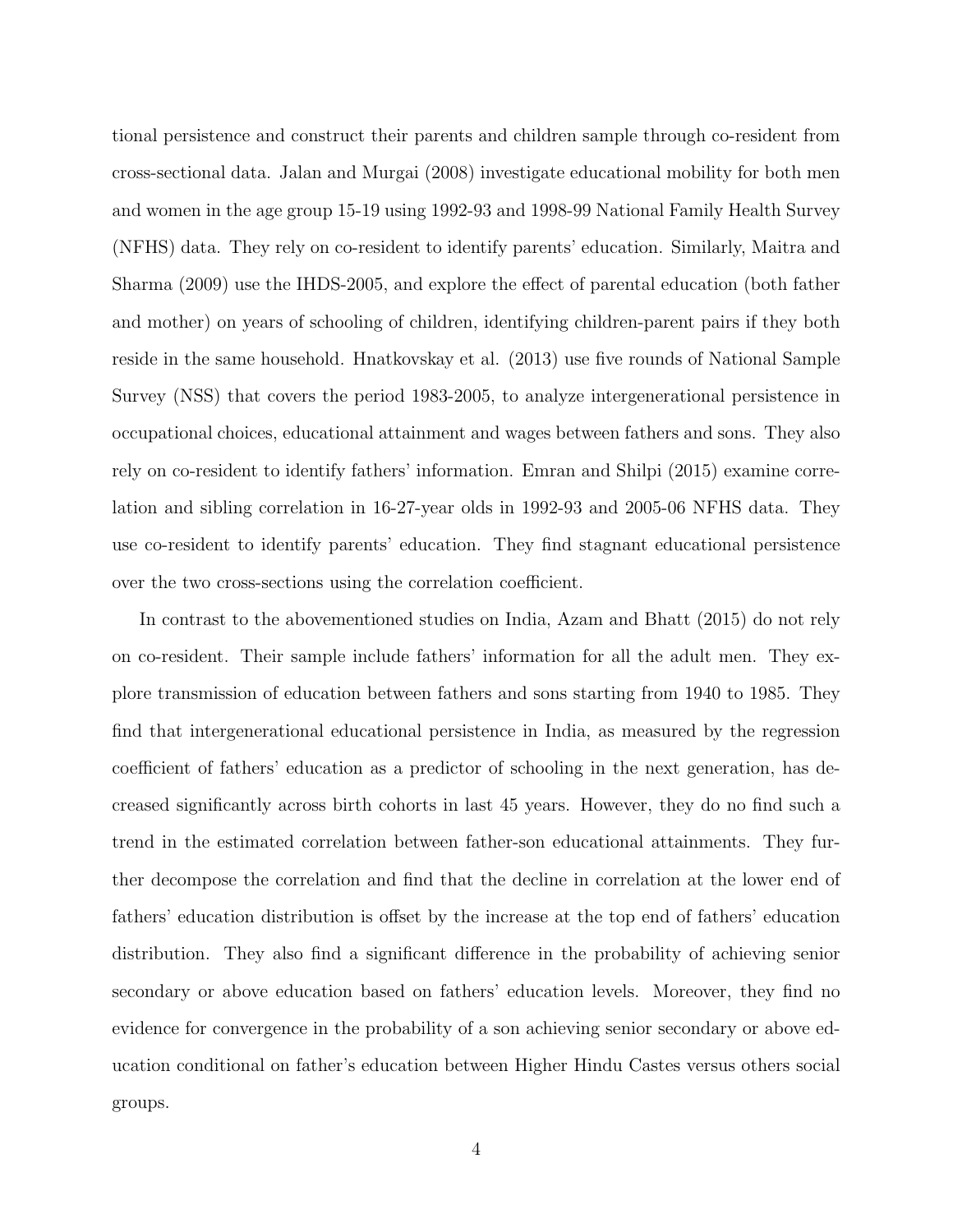Our paper extends Azam and Bhatt (2015) for the case of daughters. Azam and Bhatt (2015) use IHDS 2004-05 data, which although facilitated identification of fathers for adult men, however, it does not contain same information for adult women. The recently released IHDS 2011-12 data make the study of persistence in daughters' feasible (see Data Section for details).

### 2 Data

We use recently available India Human Development Survey-2 (IHDS-2), 2011-2012. IHDS-2 (Desai and Vanneman, 2015) is jointly conducted by National Council of Applied Economic Research and University of Maryland. One of the major problems faced by researchers interested in the study of intergenerational persistence in developing countries is non-availability of long panel data that help to identify parents' information. Researchers have used coresident (parents and child residing in the same household at the time of survey) in crosssectional data to identify parents' information. Azam and Bhatt (2015) show that this condition helps to identify fathers' information for less than a third of adult male population (20-65), and most of those adult males belong to 20-30 age group. Moreover, co-resident condition does not help much in the case of women in developing country context, particularly India. Majority of married women in India reside in different households than their parents, and household surveys typically collect information on members residing in the same household (through household roster) at the time of survey. For example, we are able to identify co-resident father only for 10.5 (20.5) percent of women in age group 20-49 (20-30) in IHDS-2.

This data constraint is relaxed to a large extent in the IHDS-2. IHDS-2 has a separate women module that collects information of parents for two women in each household in age  $15-49.^4$  This helps us to identify fathers' (mothers') education for 86 (88) percent of

<sup>&</sup>lt;sup>4</sup>The IHDS-1 conducted in 2004-05 also contains a separate women module that asks detailed questions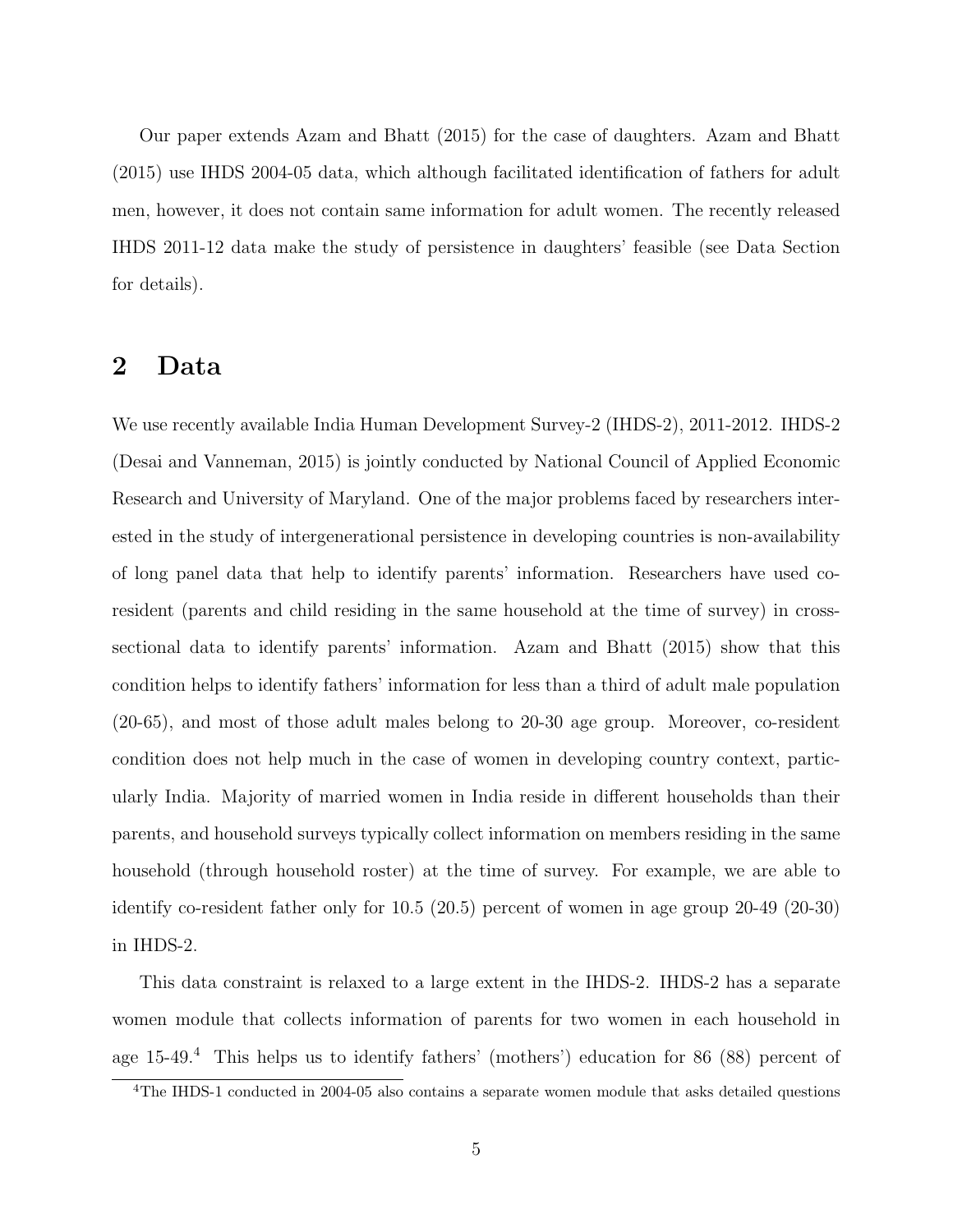women in age group 20-49 (see Table 1 for details). We chose the lower age limit at 20 as majority of individuals in India finish their college (about 15 years of education) around this age, and the upper age limit is driven by availability of parental information. Since our survey is from 2011-12, this implies we have data on daughters born between 1962 and 1991. We divide our sample into six five year birth cohorts: 1962-66, 1967-71, 1972- 76, 1977-81, 1982-86, and 1987-91.<sup>5</sup> To examine the educational persistence among social groups, we further divide our sample in four social groups: Higher Hindu Caste (HHC), Other Backward Caste (OBC), Scheduled Caste/Tribe (SC/ST), and Muslims. SC/STs are historically disadvantaged groups in India, and have enjoyed affirmative policies in education and employment since the independence. OBCs were given reservation in employment in 1993.<sup>6</sup> Muslims are the largest minority religious group in India, and according to the Government of India (2006), their performance on many economic and education indicators are comparable to SC/STs. There exist certain differences among STs and SCs, however, because of small sample sizes of STs after dividing the data in cohorts, we group SCs and STs together.

We measure the economic/social status through years of schooling. Although, income (occupation) remains more popular measures of economic/social status in the economics (sociology) literature in developed countries, education is probably more suited in developing countries context for daughters, especially for India. The female labor force participation (LFPR) has been abysmally low in India. For example, in 2011-12, LFPR among women in age 15-59 was only 24.7 percent compared to 82 percent among men (Government of India,

 ${}^{6}$ Beteille (2002) provides a useful discussion on the caste-system and affirmative action in India.

from one ever married women in age 15-49 per household. However, IHDS-1 women's module does not contain parental information questions.

 $5$ Our most recent birth cohort 1987-1991 represents age 20-24 in the data. Including this cohort raises the concern that some of the daughters might still be in school and has not completed the maximum schooling. We find that about 16 percent of the daughters in 20-24 age group were still in school and has not completed the maximum 16 years of education. However, most of them has completed 12 years or more. Only 0.2 percent of 20-24 were still in school and have not completed the 12 years of education. Although this potentially introduce a marginal downward bias in the IGRC, however, in the rest of our analysis we have combined 12-16 years of education as senior secondary or above.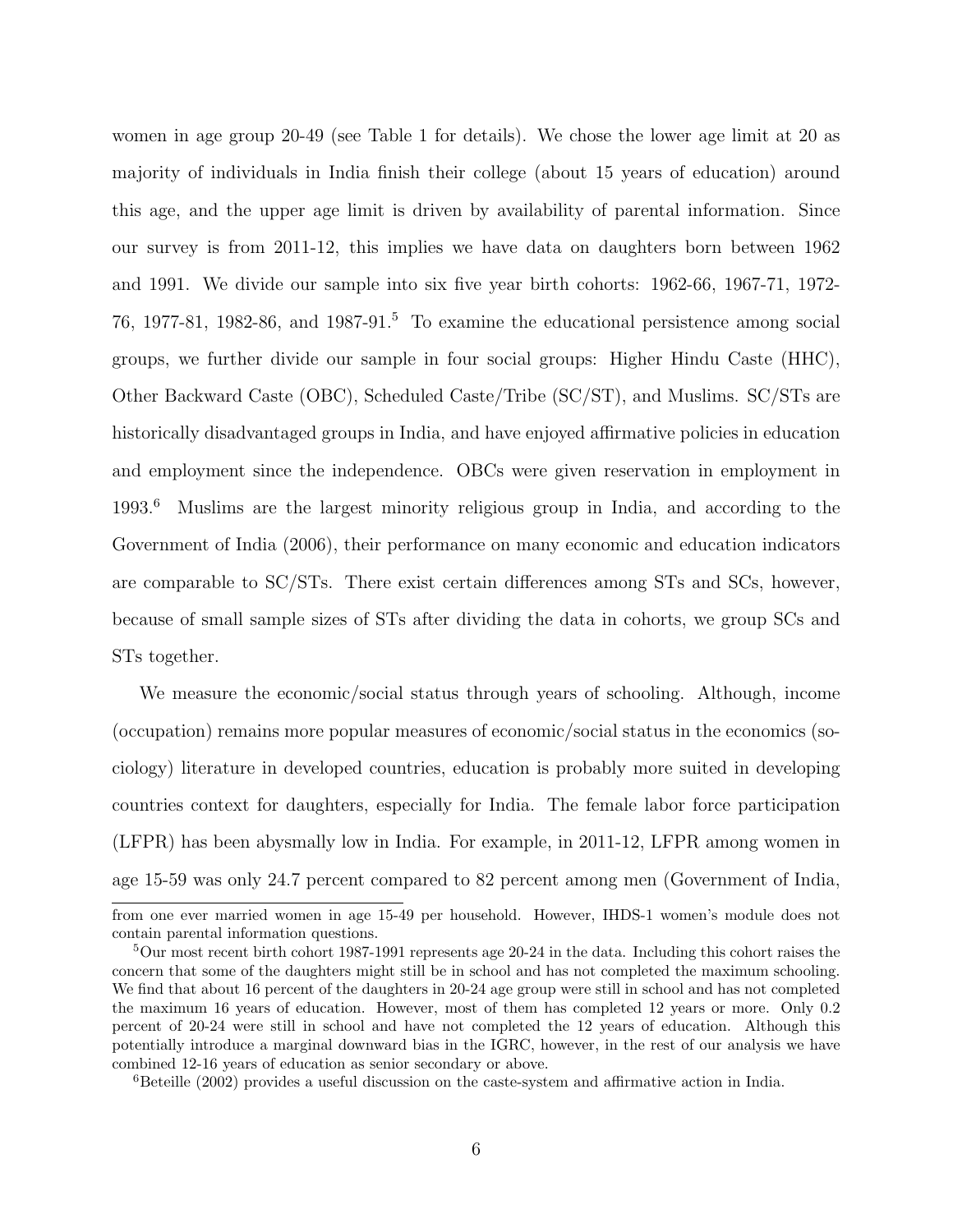2013). In addition majority of those working women are self-employed for whom no wages are reported in household survey datasets. Given the scarceness of information on income and occupation for daughters, education remains a popular choice as a measure of economic status in developing countries. Moreover, there are several advantages of using education as a measure of economic status in developing countries. First, on the measurement side, education is less prone to serious errors than earnings. Second, since most individuals complete their education by early or mid-twenties, life cycle biases are unlikely to bias estimation when compared with earnings. Finally, there is a vast literature that shows that higher education is associated with higher earnings, better health, and other economic outcomes (see Black and Devereux, 2011), rendering a measure of intergenerational transmission based on education a reasonable proxy for mobility in overall economic status.

The years of schooling is reported as a continuous variable in our data, and varies from 0 to 16, with 0 representing illiterate and 16 representing above bachelor degree. In the literature, parental education is proxy by either father's education, or the maximum of father's or mother's education, or the average of both parents education. In our analysis, we use father's years of schooling to proxy for parents' education.<sup>7</sup> In our sample, fathers have either the same or more education for about 94.4 percent of daughters. For 40.2 percent of daughters in our sample, father has more education than mothers. Father has the same education as mothers for 54.2 percent of daughters'. Interestingly, among the daughters who have similarly educated fathers and mothers, more than 90 percent of those fathers and mothers are illiterate. Nevertheless, we also present the results using mothers' years of schooling as proxy for parents education in an online appendix, and overall conclusions remain same.

<sup>&</sup>lt;sup>7</sup>It is not a priori clear whether one should include spousal education as an additional explanatory variable. Without the inclusion of the partner's schooling, the effect of parental schooling as it is estimated represents both the direct transfer from the given parent and the indirect transfer from the other parent, which is due to assortative mating effects. If we are interested in the schooling of the children, we should not care whether parental schooling effects run through assortative mating or something else, and we can estimate separate regressions for mothers and fathers, without controlling for the spouses' schooling (Holmlund et al., 2011).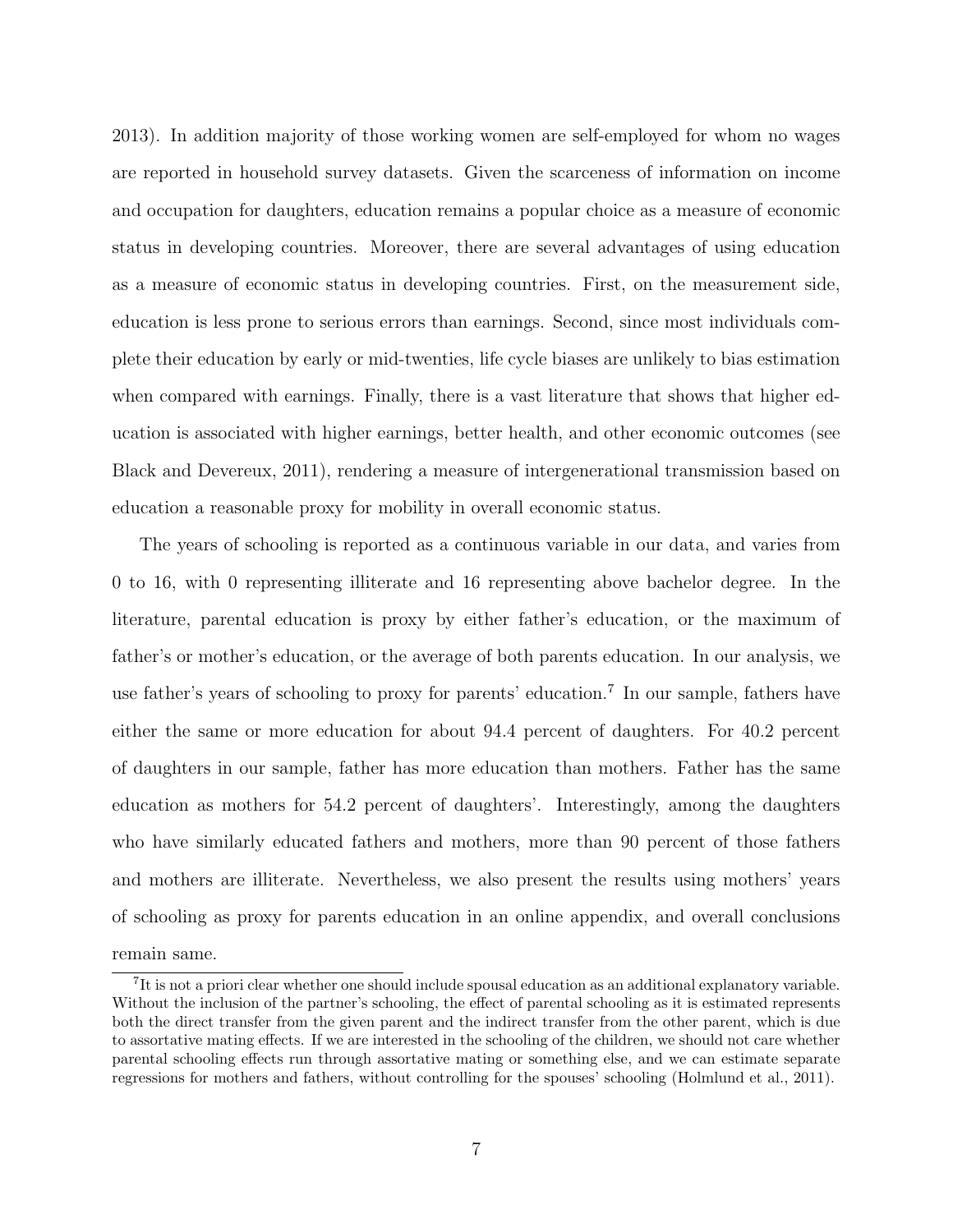Table 2 presents the descriptive statistics of our sample. The average years of schooling for daughters has been increasing over time. For example, the daughters born during 1962-66 attended on average of 3.53 years of school, while daughters born during 1987-91 attended about 8.51 years of school on average. This steady increase has been observed among all social groups. Similarly, the average education of fathers and mothers also has improved over time. There are few interesting facts observed in the data. First, fathers tend to have much higher educational attainment compared to mothers among each birth cohort (Table 1). This is true among all social groups. This is not surprising given the patriarchal nature of Indian society. Second, there is a significant advantage witnessed by HHC daughters in terms of parents' education compared to other social groups. For example, the average education of fathers for HHC daughters born during 1962-66 is more than four times higher than SC/ST daughters. This disadvantage of SC/ST daughters has declined over time, however a significant gap remains: the average education of fathers for HHC daughters born during 1986-91 is about 2.3 times higher than SC/ST daughters. Similar is the case for mothers also. Not surprisingly, a considerable advantage of HHC is also witnessed in daughters' education.

## 3 Analytical Framework

To capture the intergenerational transmission of education, we estimate the following regression:

$$
S_i^d = \alpha + \beta S_i^f + \epsilon_i \tag{1}
$$

where  $S_i^d$  and  $S_i^f$  $i$  represent the education of daughter i and education of her father, respectively.  $\epsilon_i$  is an error term and  $\beta$  is the parameter of interest. The OLS estimate of  $\beta$  is reported as one of the measure of intergenerational persistence of educational attainment. The  $\hat{\beta}$  is given by:

$$
\hat{\beta} = \frac{\sigma_{df}}{\sigma_f^2} = \rho_{df} \frac{\sigma_d}{\sigma_f} \tag{2}
$$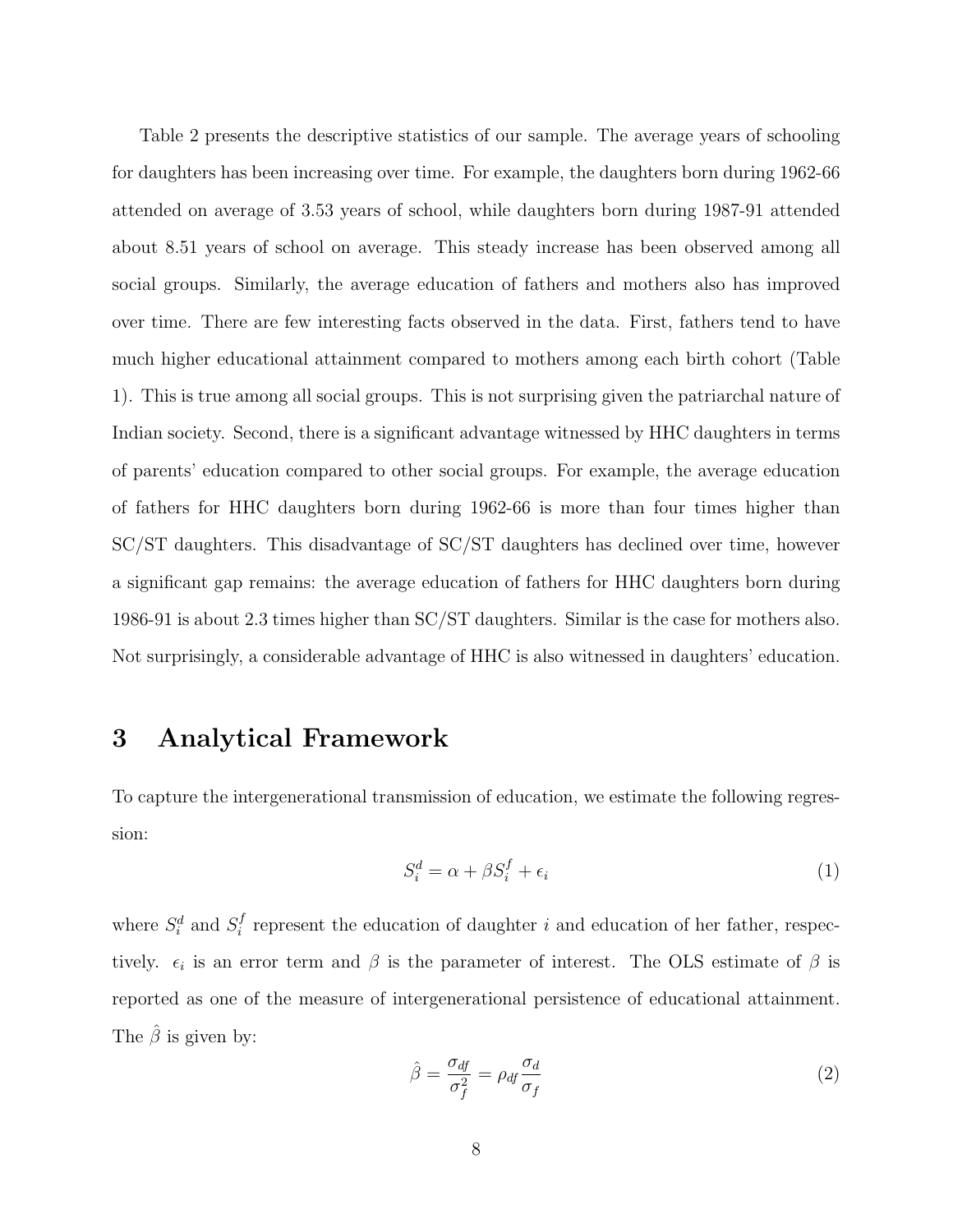where  $\sigma_d$  and  $\sigma_f$  are the standard deviations of daughters' and fathers' schooling,  $\sigma_{df}$  is the covariance between daughters' and fathers' schooling, and  $\rho_{df}$  is the correlation between daughters' and fathers' schooling. To ensure that the evolution of  $\hat{\beta}$  is not entirely driven by the evolution of  $\frac{\sigma_d}{\sigma_d}$  $\sigma_f$ , we also normalized the years of schooling of daughters and fathers by the corresponding standard deviations and estimate the following equation:

$$
\frac{S_i^d}{\sigma_d} = \delta + \rho \frac{S_i^f}{\sigma_f} + \epsilon_i \tag{3}
$$

As argued by Checchi et al. (2008) the main difference between the  $\beta$  coefficient in equation (1) and  $\rho$  coefficient in equation (3) is that the former by considering the ratio of variances, takes into account a change of inequality of educational outcomes in daughters and fathers generations, providing a relative measure of intergenerational mobility. The latter provides an absolute measure of intergenerational transmission, i.e. cleansed from possible evolution of the distribution of educational attainments, for instance, due to school reforms that increased the average schooling of the population, reducing its variance. The changes in the relative standard deviations will cause both measures to evolve differently over time, and evidence (Hertz et al., 2007; Azam and Bhatt, 2015) shows that in several countries  $β$  and  $ρ$  behave differently. In our empirical results we report both the intergenerational regression coefficient (IGRC)  $(\hat{\beta})$  and the intergenerational correlation coefficient (IGC)  $(\rho)$ across different cohorts. It is common among economists to refer to both intergenerational regression coefficients and correlation coefficients as inverse measures of intergenerational mobility (Solon 1999).

We estimate equation (1) and equation (3) separately for six five-year cohorts starting with 1962. Note that the interpretation of  $\beta$  and  $\rho$  is descriptive and not causal. However, assuming that the factors potentially biasing the persistence estimates are time invariant, the evolution of these estimates over time can be reliably inferred from the above approach (Checchi et al. 2008).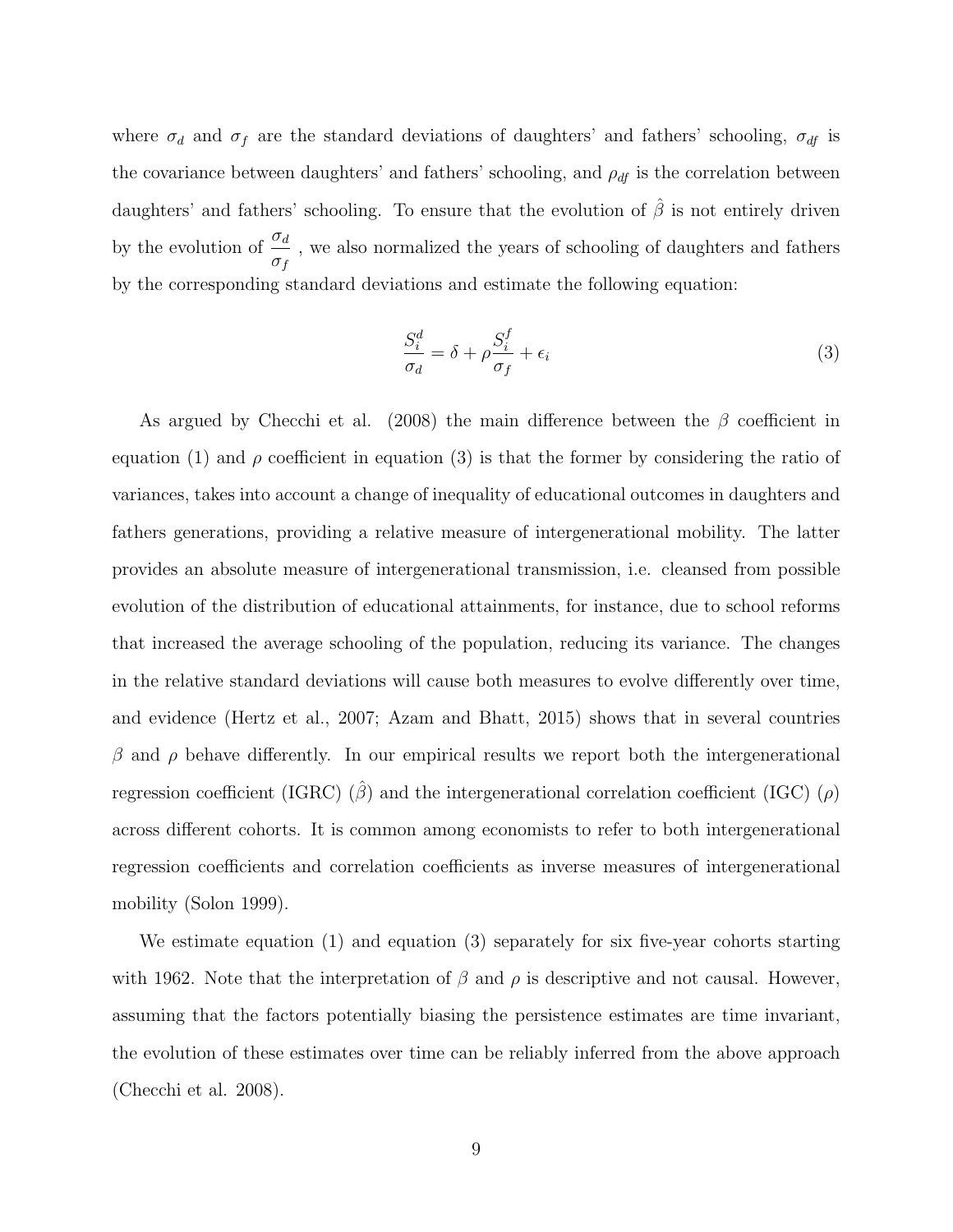Following Checchi et al. (2013) and denoting the normalized schooling (by their corresponding standard deviations) daughters and fathers with  $d$  and  $f$ , we rewrite the correlation coefficient as:

$$
\rho = \int \underbrace{(d - E(d))(f - E(f))}_{A} \underbrace{P(d/f)}_{B} \underbrace{P(f)}_{C} \tag{4}
$$

Thus,  $\rho$  can change over time because of changes in the dispersion of daughters' and fathers' (standardized) education around their respective means (term A), because of changes in daughters' educational attainment conditional on fathers' education (term B), or because of changes in the unconditional distribution of fathers' education (term C). Checchi et al. (2013) suggest that term B should be the policy-relevant indicator of intergenerational persistence as changes in term A can be due to uniform convergence towards higher levels of education. In addition, as countries develop, one would expect an increase in the level of education of fathers across generations.

To explore the stability of correlation coefficients further, we decompose the correlation coefficient using the empirical analogue of equation (4) (Checchi et al 2013):

$$
\rho = \sum_{d,f} \underbrace{(d - E(d))(f - E(f))}_{A} \underbrace{P(d/f)}_{B} \underbrace{P(f)}_{C} \tag{5}
$$

where  $d, f = 0, 1, 2, ..., 15, 16$  and thus  $\hat{\rho}$  for each cohort is the sum of 289 elements.

### 4 Results

Table 3 presents estimates for both measures of persistence for six five-year birth cohorts. As is evident from Table 3, a one year difference in fathers' education has been associated with a  $0.627$  (0.535) year difference in daughters' education for daughters born during 1962-1966 (1987-1991). Thus there is 9 point decline in estimated regression coefficient over three decades. A Chi-square test of equality of  $\hat{\beta}$  for cohorts 1962-1966 and 1987-1991 rejects the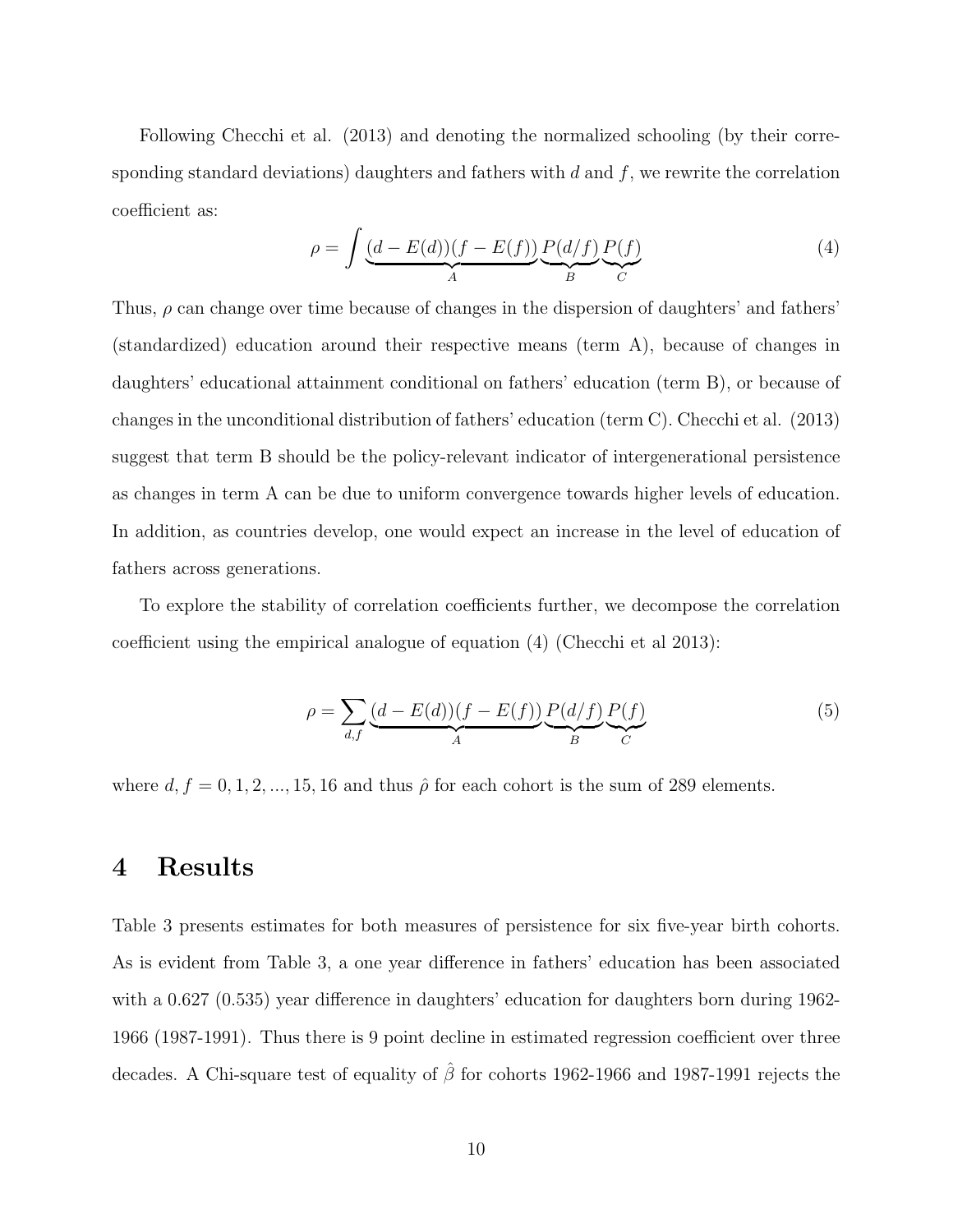null (p-value=0.000). A Chi-square test of equality of  $\hat{\beta}$  for successive cohorts rejects the null for 1962-66 vs. 1967-71, 1972-76 vs. 1977-81, 1977-81 vs. 1982-86, and 1982-86 vs. 1987-91 at 5% significance level. However, we are unable to reject the null of equality of  $\hat{\beta}$  between birth cohort 1967-71 and birth cohort 1972-76. Although there is no discernible trend in IGRC over the entire period, a steady decline in IGRC is observed after mid-1970s. The IGC shows a marginal decline of 1.3 points between 1962-66 and 1987-91. A Chi-square test of equality of  $\hat{\rho}$  for cohorts 1962-1966 and 1987-1991 rejects the null (p-value=0.022). A Chi-square test of equality of  $\hat{\rho}$  for successive cohorts rejects the null for 1962-66 vs. 1967-71, 1967-71 vs. 1972-76, 1972-76 vs. 1977-81, and 1977-81 vs. 1982-86. However, we are unable to reject the null of equality of  $\hat{\rho}$  between birth cohort 1982-86 and birth cohort 1987-91. In contrast to IGRC, the persistence based on IRC does not show a decline in the 1980s. This results are very much in line with to Azam and Bhatt (2015) finding for men. They find a decline in IGRC, however no definite trend in IGC.

Online appendix Table A1 presents similar results for mother-daughter transmission. We find a definite negative trend in the IGRC over the entire period, however no definite trend in the IGC over the entire period. The IGRC fall from implausibly high 1.030 for the 1962-66 birth cohort to 0.640 for the 1987-91 birth cohort. The very high IGRC estimates in the earlier cohorts are driven by a large number of zeros in mothers' education.

Table 3 also presents the standard deviation (SD) in daughters and fathers years of schooling. The SD in daughters' years of schooling has been increasing throughout except for the recent 1987-91 birth cohort. Similarly, SD in fathers' schooling has been increasing over time. Except for the most recent cohort, the variance of daughters' schooling is greater than the variance of fathers' schooling. This implies the ratio of the SD of fathers' years of schooling to that of daughters' years of schooling will be less than one because of which  $\hat{\rho}$  is less than  $\hat{\beta}$  for all cohorts except the 1987-91 birth cohort.

Table 4 presents decomposition of  $\hat{\rho}$  grouped by stages of schooling attended by fathers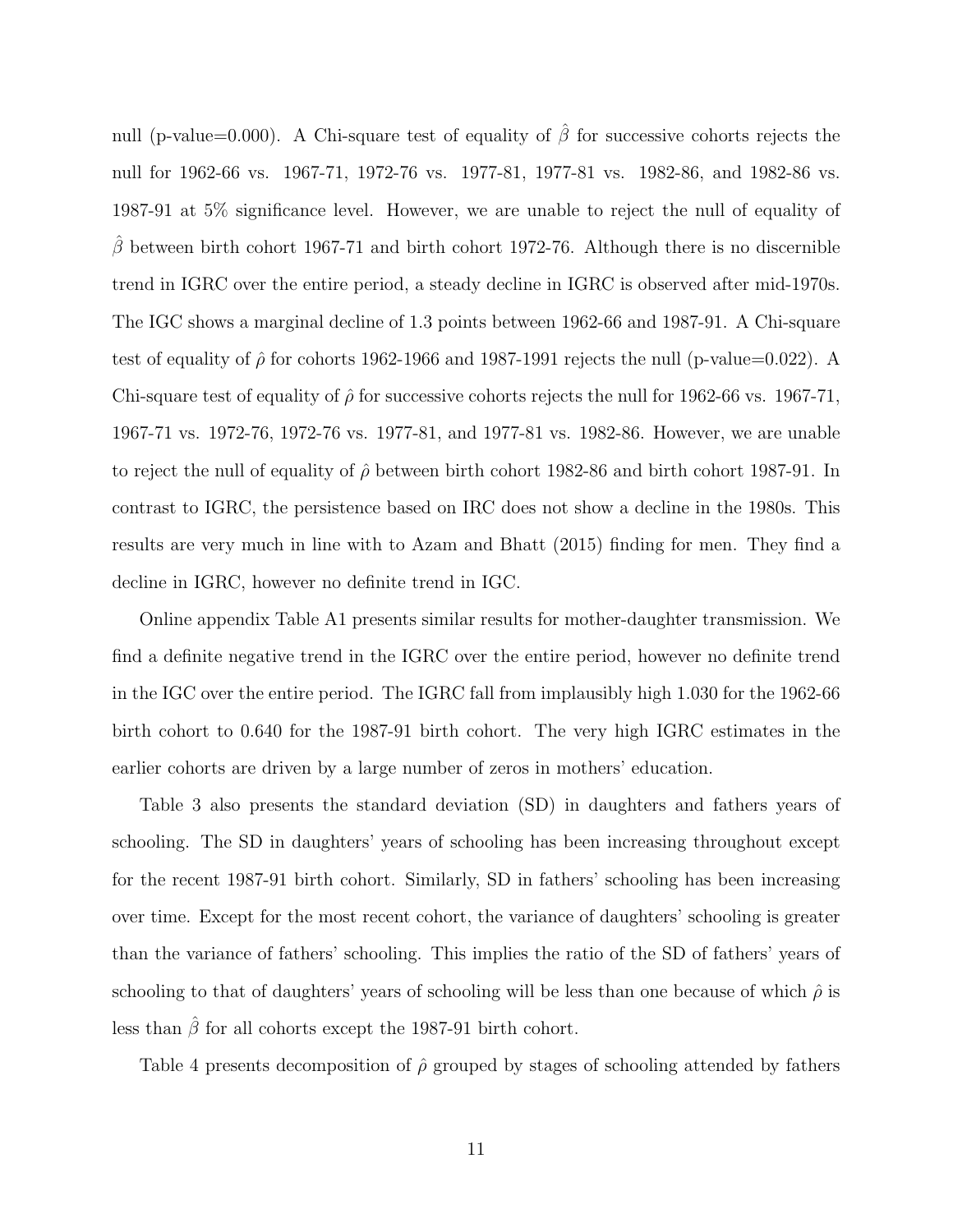and daughters.<sup>8</sup> Line 31 of Table 4 reports the correlation coefficient  $\hat{\rho}$ , which is the sum of each combination of daughter's and father's education. Line 6 shows the total contribution of daughters with uneducated fathers to the intergenerational correlation coefficient. This group accounts for a large part of the correlation in each cohort but its weight declined from about 66 percent to 38 percent over 1962-67 and 1987-91 birth cohort. This is a natural consequence of increase in average education over time starting with a largely uneducated society.

However, this decline in correlation at the lower end of fathers' education distribution is compensated by an increase at the other parts of the fathers' educational distribution. As evident from lines  $(12)$ ,  $(18)$ ,  $(24)$ , and  $(30)$ , the contribution of sons of whose fathers have attended primary, middle school, or secondary schools has increased steadily across cohorts. This leads to a steady trend in the overall correlation coefficient. The total contribution of daughters with secondary attended father to the intergenerational correlation coefficient increased from about 10 percent to 24 percent over 1962-67 and 1987-91 birth cohort.

Online Appendix Table A2 presents similar results for mother-daughter transmission. The overall findings are similar to the findings for father-daughter educational transmission. The total contribution of daughters with uneducated fathers to the intergenerational correlation coefficient falls from 83 percent to 61 percent over 1962-67 and 1987-91 birth cohort. This decline in correlation at the lower end of mothers' education distribution is compensated by an increase at other parts of the mothers' educational distribution.

Checchi et al. (2008, 2013) argue that term B of equation (4) is the correct measure for analyzing the transmission of education: a system would achieve equality of opportunity if the probability of obtaining a particular degree for the daughter was independent of the father's educational achievement. To investigate the persistence in education, or term B, we collapse our years of schooling into stages of schooling achieved by daughters and fathers.

<sup>&</sup>lt;sup>8</sup>Note that here stage of schooling implies attended those stage. For example, a person will be classified as attended primary school if he/she has completed 1-5 years of education.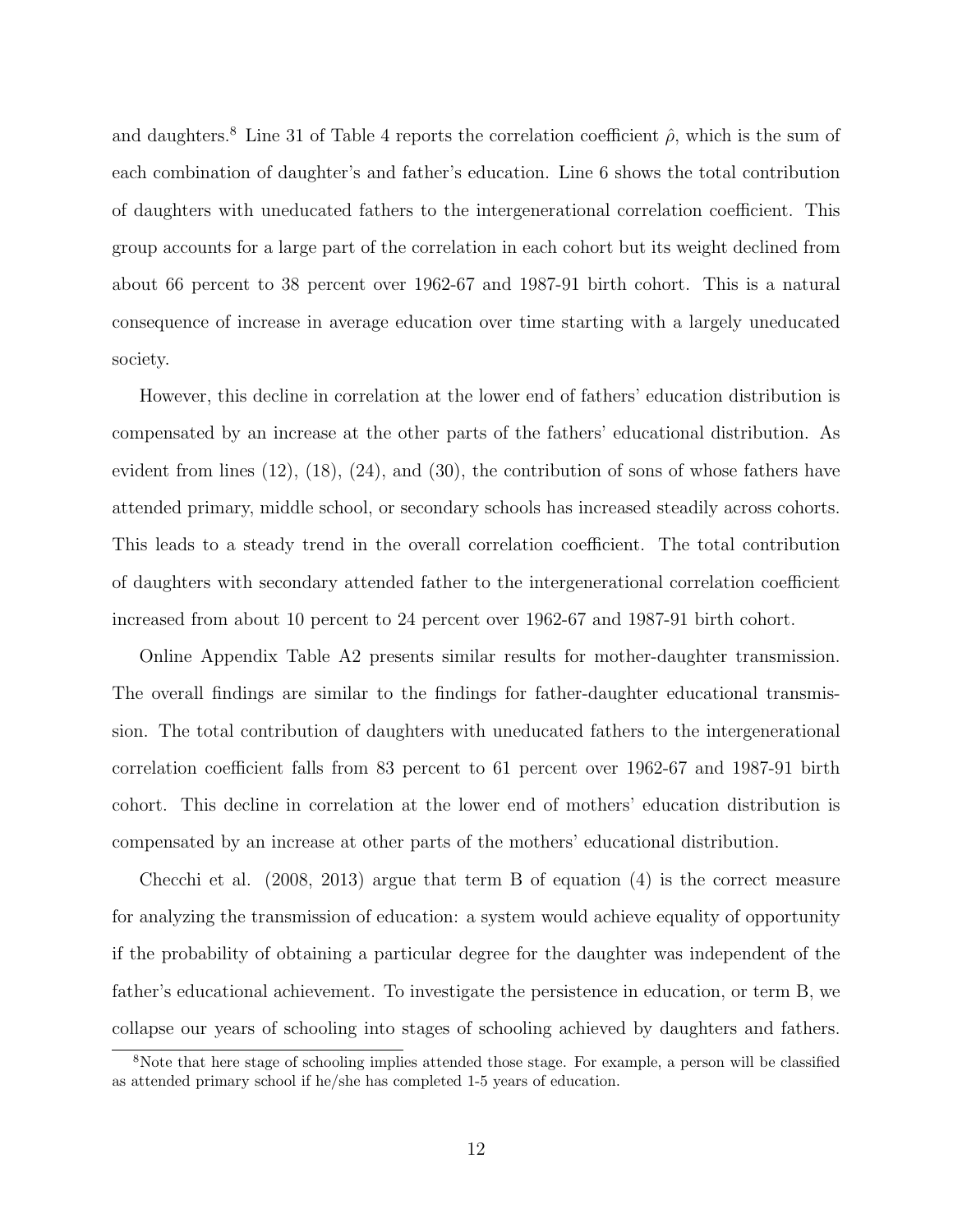We group the years of schooling into five achievement levels: years of schooling 0-4: below primary, 5-7: primary, 8-9: middle, 10-11: secondary, and 12-16: senior secondary or above. Figure 1 presents the probability of a daughter achieving either below primary or senior secondary or above education conditional on her father's education.<sup>9</sup> Left panel of Figure 1 plots the probability of a daughter being below primary conditional on different levels of her father's education. As expected, with the expansion of primary education, the probability of the daughter being below primary declines over time with the highest decline witnessed by daughters of fathers with either below primary or primary education. Our most recent birth-cohort is 1987-91, which implies that the daughters born during 1987-91 attended primary schools in late 1990s and early 2000s, and not in the last decade. With the near universalization of primary education in recent years, one should expect the probability of below primary education approaches to zero irrespective of the father's education level for daughters born in 1990s and 2000s.

Right panel of Figure 1 presents the probability of a daughter achieving senior secondary or above education. Here, the differences are quite striking, and most importantly there is no evidence of convergence among daughters of fathers with different levels of education. The probability of a daughter attaining senior secondary or above education increases with the level of father's education. More importantly, there remains a considerable gap in probability between top end and bottom end of fathers' education distribution. For example, the gap in probability of a daughter attaining senior secondary or above education between a daughter of senior secondary or above educated father and a daughter of below primary educated father is about 0.5 points for the 1962-67 birth cohort, and that increases to about 0.6 points for the 1987-91 birth cohort. This results are in line with the results reported in Azam and Bhatt (2015) for men. For example, Azam and Bhatt (2015) finds that the probability of

<sup>9</sup>We only present results for the top and bottom education levels as the convergence in probability of achieving middle education levels may be misleading as this convergence may be achieved by increase in probability of achieving middle levels of education by daughters with low educated fathers, while decline in probability of achieving middle levels of education by daughters with high educated fathers as they achieve more higher education.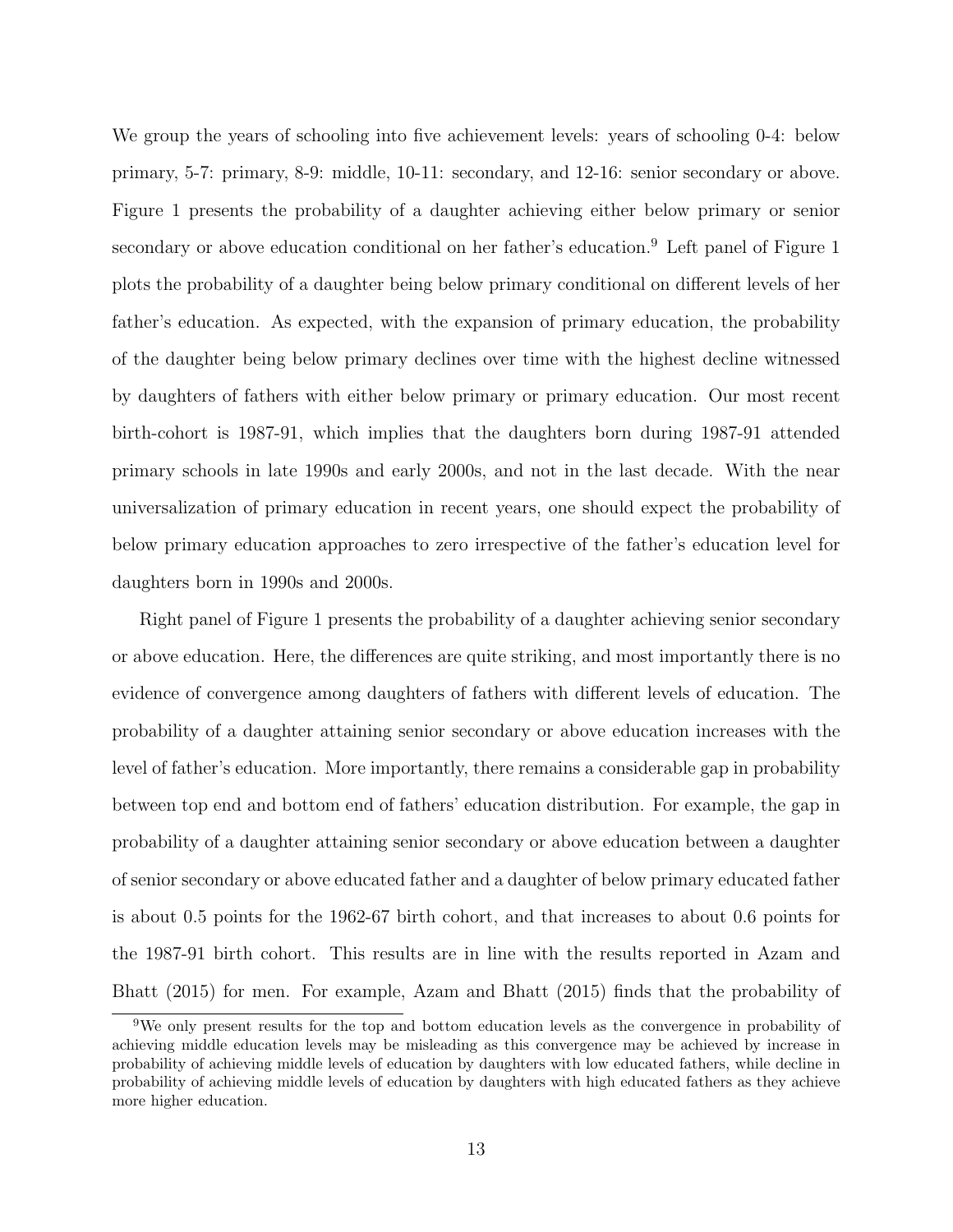achieving a senior secondary or above education for someone born to a senior secondary or above educated father in 1940-1945 is about 0.75 points higher than for someone born to an illiterate father in the same period, and there has been no decline in this gap over time. Overall, one may conclude that the probability of achieving higher education is definitely associated with the family background, and there is not much improvement over time.

#### 4.1 Educational persistence by social groups

In Table 5, we present the IGRC and IGC by caste for each of the five-year birth cohorts. There is no distinct trend over the entire period across all four social groups in both measures of persistence. The IGRC is lower in the 1987-91 birth cohort compared to the 1962-66 birth cohort for HHC and OBC, while higher for SC/ST and Muslims. Interestingly, the IGC is also higher (lower) for SC/ST (HHC) in the 1987-91 birth cohort compared to the 1962-66 birth cohort. For Muslims and OBC, the IGC provide a conflicting evidence. The IGC is lower (the same) for Muslims (OBC) in the 1987-91 birth cohort compared to the 1962-66 birth cohort.

The SD in daughters schooling shows a declining trend for HHCs, however, an increasing trend in SD is witnessed for rest of the social groups. This is because of largely uneducated daughters to start with. Similarly, the SD in fathers' education has a positive trend for all social groups except HHC. For HHC, the SD in fathers' schooling shows a declining trend in the late 1970s and 1980s after increasing in the 1960s.

Based on both measures of persistence, no clear cut picture emerges. To explore the issue further, we turn our focus to term B of equation (4). Unlike the regression and correlation coefficients which are not suitable for inter-group comparisons based on stratification, term B of equation (4) can be used to compare groups (Checchi et al., 2013).<sup>10</sup>

Figure 2 presents the probability of a daughters achieving below primary education con-

<sup>&</sup>lt;sup>10</sup>This is because the estimated persistence for any group only provides an estimate of the rate to regression to the mean for that particular group and not for the overall education distribution.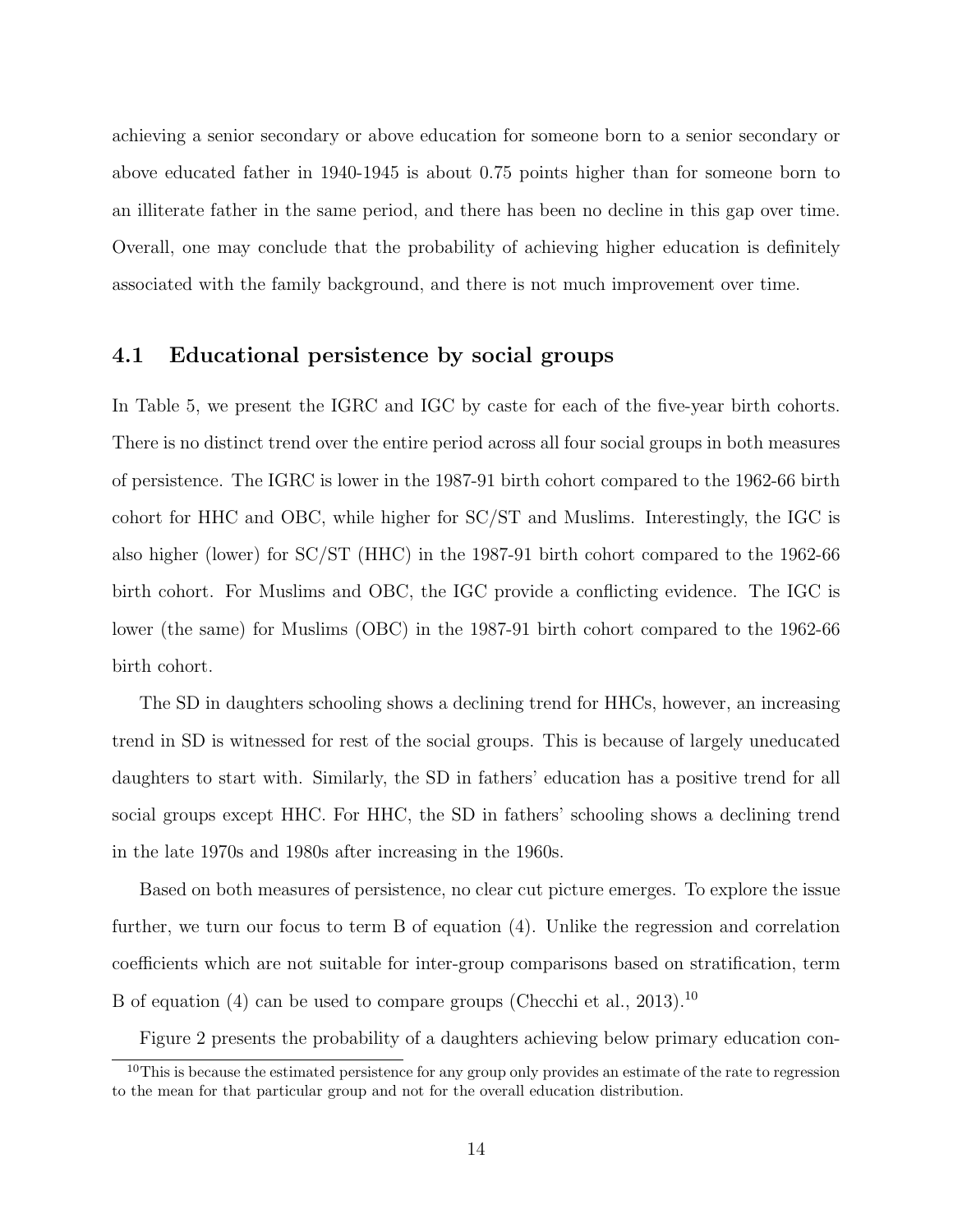ditional on father's education (term B of equation  $(4)$ ) for different caste groups.<sup>11</sup> It is evident that daughters belonging to HHC have the lowest probability of remaining illiterate/below primary irrespective of fathers' education. The gap between HHCs and other social groups is substantial. While the probability of a daughter being illiterate/below primary is more or less similar for SC/STs, OBCs, and Muslims, this probability is much lower for HHCs. Importantly, the probability of being illiterate/below primary declined over time for all social groups. Nevertheless, the probability of getting education is associated with family background, as the probability of a daughter being illiterate/below primary declines as fathers' education level increase irrespective of social group.

Figure 3 plots the probability of attaining senior secondary or above education conditional on fathers' education for different social groups. The daughters of HHCs have the highest probability of attaining senior secondary or above education for the same level of fathers' education. Although not plotted in the figure for clarity, the 95% confidence bands for HHCs do not overlap with the rest of the social groups, while the confidence bands for rest of the groups show substantial overlap. What is striking is that the probability of a daughter attaining senior secondary or above education for Muslims is either similar or marginally worse than that of daughters belonging to  $SC/ST$  group.<sup>12</sup> These results for women are very similar to results for men presented in Azam and Bhatt (2015) who find that Muslim men have a lower probability of achieving secondary and above education for each level of father's education, whereas HHC men have a significantly higher probability of achieving secondary and above education, compared to any other group.

The probability of a daughter achieving senior secondary or above education conditional on father's education shows convergence among SC/STs, OBCs, and Muslims. However, there is no convergence of probabilities between HHC and others. This suggests that not only inequality of opportunities based on caste membership (especially between HHC and others)

 ${}^{11}Pr(Daughter=Below Primary/Father=Below primary)$  is excluded from the graph to preserve space.

 $12Pr(Daughter=Senior Secondary or above/Father=Below primary)$  is excluded from the graph to preserve space.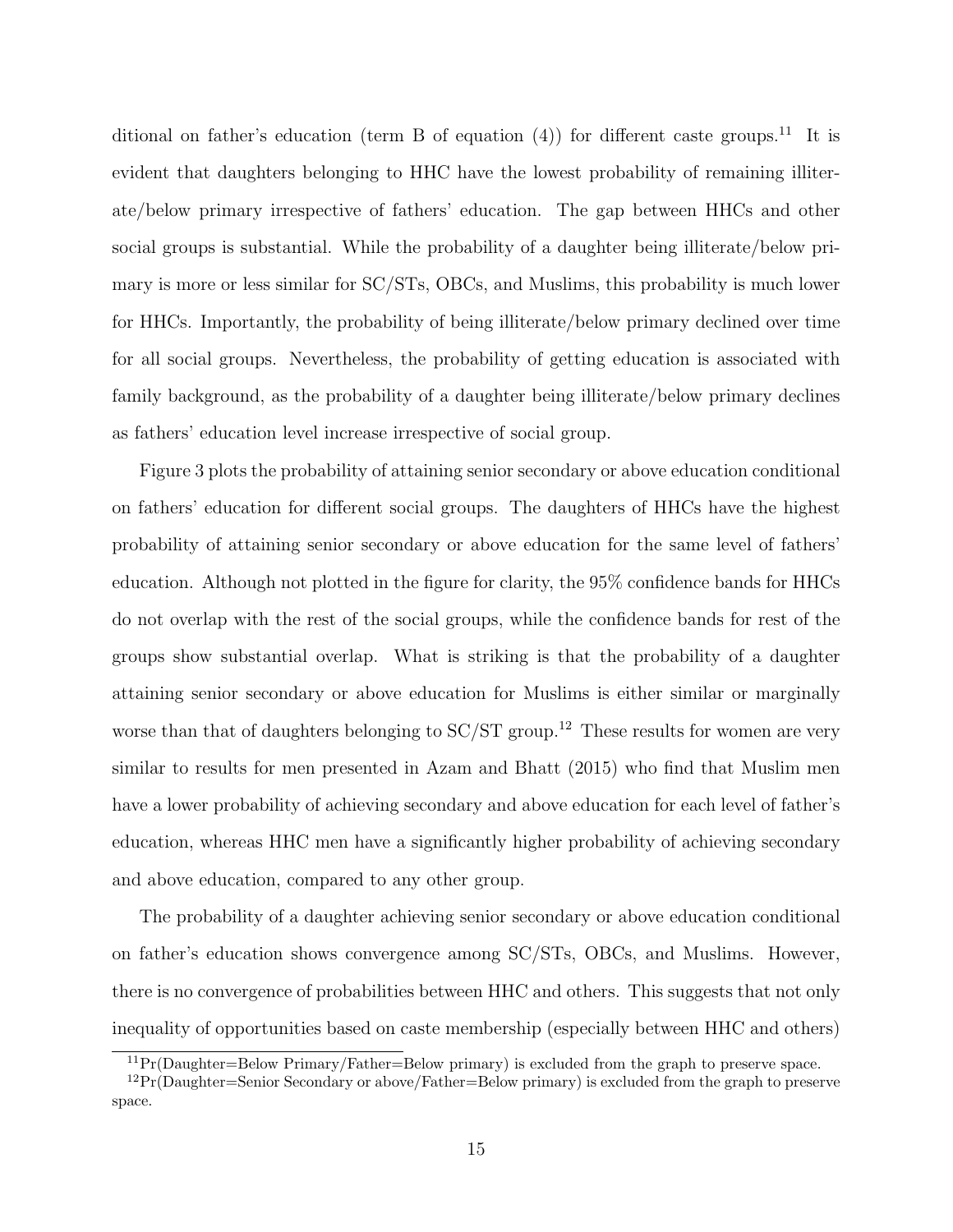exists in India but such inequality has shown little improvement over time. This findings are similar to the findings of Azam and Bhatt (2015) for men, They find no convergence between HHCs and other social groups. Moreover, the probability of attaining senior secondary or above education for sons for all levels of fathers' education in Azam and Bhatt (2015) is higher than for daughters in our study. This obviously suggests pro-son bias in educational investment by parents.

Online Appendix Figure A2 and A3 present corresponding findings for mother-daughter association by caste. The overall findings are similar to the findings reported for fatherdaughter associations by caste.

### 5 Conclusion

We examine the intergenerational education transmission between fathers (mothers) and daughters in India for daughters born during 1962-1991. We find that persistence at the bottom of the fathers' or mothers' educational distribution has declined, however, this is compensated by an increase in persistence in other parts of fathers'/mothers' education distribution. Although there has been a significant decline in the probability of a daughter being illiterate/below primary irrespective of parents education, yet, those probabilities are associated with parents' education and caste. Probability of a daughter being illiterate/below primary is lower for more educated fathers (mothers). Similarly, the probability of a daughter being illiterate is lowest for Higher Hindu Castes irrespective of fathers' (mothers') education.

The inequality of opportunities is starker once we consider probability of a daughter attaining senior secondary or above education (top end of the education distribution). Not only the probability of a daughter attaining senior secondary or above education is positively associated with father education levels, the gaps in those probabilities do not show any signs of convergence. For example, the gap in probability of a daughter attaining senior secondary or above education between a daughter of senior secondary or above educated father and a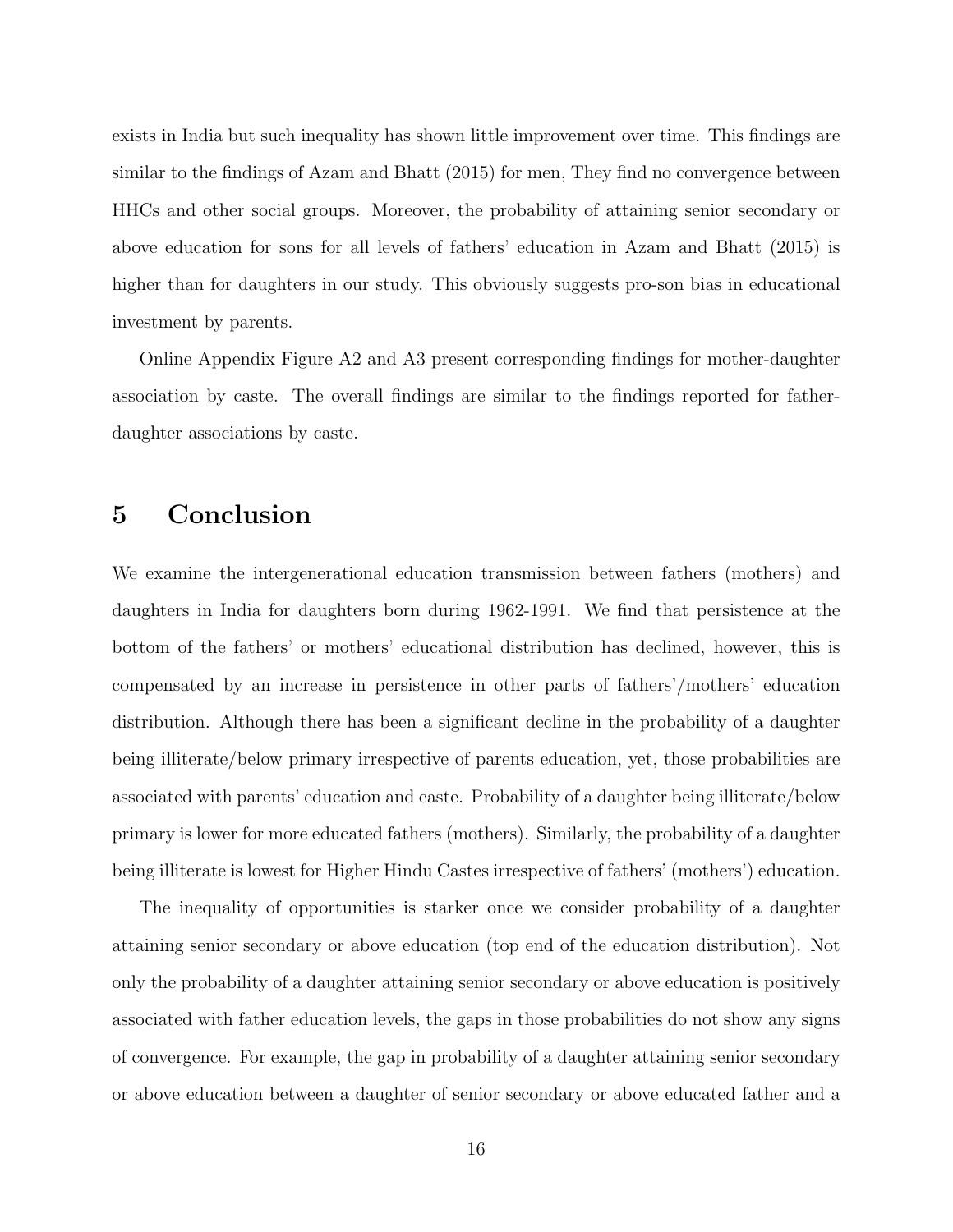daughter of below primary educated father is about 0.5 points for the 1962-67 birth cohort, and that increases to about 0.6 points for the 1987-91 birth cohort. Similarly, although the probability of a daughter achieving senior secondary or above education conditional on father's education shows convergence among SC/STs, OBCs, and Muslims, there is no convergence of probabilities between Higher Hindu Castes and the rest. Probability of a daughter attaining senior secondary or above education is higher for Higher Hindu Caste daughters irrespective of parental education.

Our findings are in line with Azam and Bhatt (2015)' findings for father-son educational persistence. Therefore, one may conclude that "Equality of Opportunity" remains an elusive goal for India. More importantly, the gap between the Higher Hindu Castes and the disadvantaged groups such as Other Backward Castes, Scheduled Castes/Tribes remains, and does not show any sign of decline over time.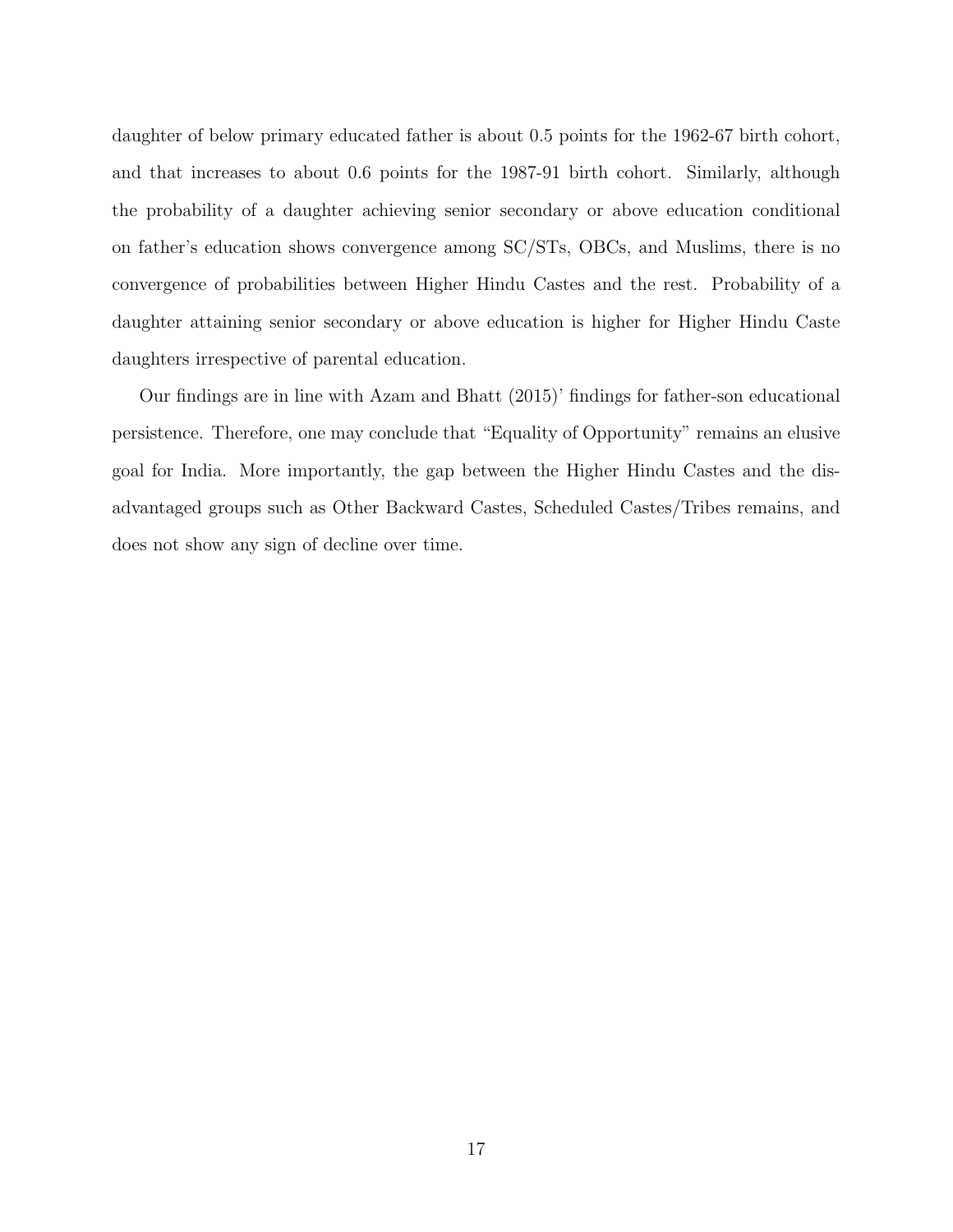## References

- [1] Azam, M. and Bhatt, V. (2015). Like Father, Like Son? Intergenerational Education Mobility in India. Demography, 52(6), 1929-1959.
- [2] Basant, R. and Sen, G. (2014). Parental Education as a Criterion for Affirmative Action in Higher Education. World Development, 64, 803-816.
- [3] Beteille, A. (2002). Caste, Inequality, and Affirmative Action. Institute of Labor Studies, Geneva.
- [4] Black, S. and Devereux, P. (2011). Recent Developments in Intergenerational Mobility. Handbook of Labor Economics, 4(B), Ch-16, 1487- 1541.
- [5] Blanden, J. (2013). Cross-Country Rankings in Intergenerational Mobility: A Comparison of Approaches from Economics and Sociology. Journal of Economic Surveys, 27(1), 38-73.
- [6] Chadwick, L. and Solon, G. (2002). Intergenerational Income Mobility Among Daughters. American Economic Review, 92(1), 335-344.
- [7] Checchi, D., Fiorio, C.V., and Leonardi, M. (2008). Intergenerational Persistence in Educational Attainment in Italy. IZA Discussion Paper, 3622.
- [8] Checchi, D, Fiorio, C.V, and Leonardi, M. (2013). Intergenerational Persistence in Educational Attainment in Italy. Economics Letters, 118(1), 229-232.
- [9] Corak, M. (2013). Income Inequality, Equality of Opportunity, and Intergenerational Mobility. Journal of Economic Perspectives, 27 (3), 79-102.
- [10] Daouli, J., Demoussis, M. and Giannakopoulos, N (2010). Mothers, fathers and daughters: Intergenerational transmission of education in Greece. Economics of Education Review, 29 (1), 83-93.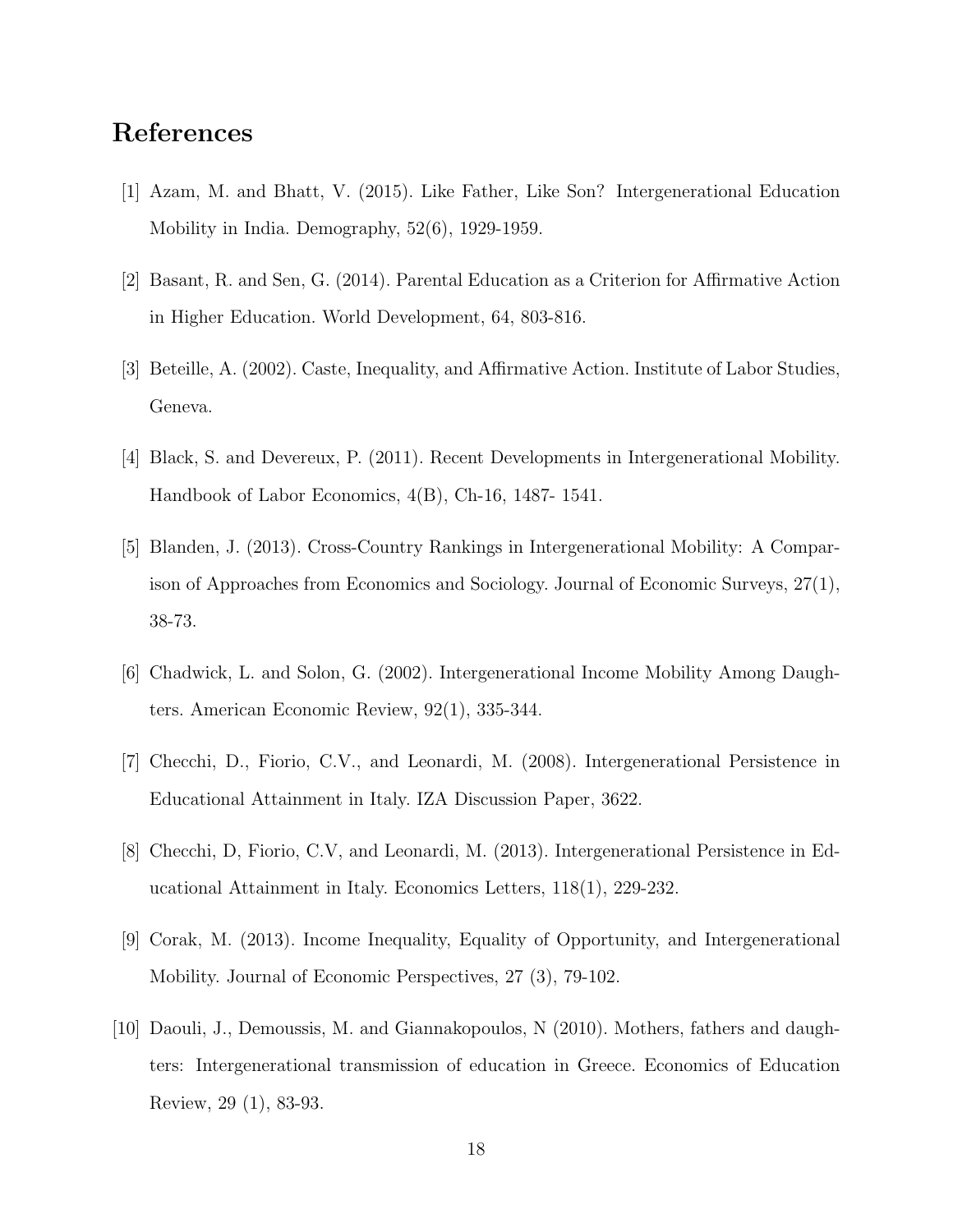- [11] Desai, S and Vanneman, R (2015). India Human Development Survey-II (IHDS-II), 2011-12. ICPSR36151-v2. Ann Arbor, MI: Inter-university Consortium for Political and Social Research [distributor], 2015-07-31. http://doi.org/10.3886/ICPSR36151.v2
- [12] DiPrete, T. A. and Grusky, D. B. (1990). Recent Trends in the Process of Stratification. Demography, 27(4), 617-37.
- [13] Emran, M. S. and Shilpi, F. (2015). Gender, geography and generations: intergenerational educational mobility in post-reform India. World Development, 72(C), 362-380.
- [14] Government of India. (2006). Social, Economic and Education Status of the Muslim community of India. New Delhi.
- [15] Government of India. (2013). Key Indicators of Employment and Unemployment in India, 68th Round, National Sample Survey Office.
- [16] Hertz, T., Jayasunderay, T., Pirainoz, P., Selcuk, S., Smithyy, N., and Verashchagina, A. (2007). The Inheritance of Educational Inequality: International Comparisons and Fifty-Year Trends. The B.E. Journal of Economic Analysis and Policy (Advances), 7  $(2), 1-46.$
- [17] Holmlund, H., Lindahl, M., and Plug, E. (2011). The Causal Effect of Parents' Schooling on Children's Schooling: A Comparison of Estimation Methods. Journal of Economic Literature, 49 (3), 615-51.
- [18] Hnatkovskay, V., Lahiri, A., and Paul, S.B. (2013). Breaking the Caste Barrier: Intergenerational Mobility in India. Journal of Human Resources, 48(2), 435-73.
- [19] Jalan, J. and Murgai, R. (2008). Intergenerational Mobility in Education in India. Paper Presented at the Indian Statistical Institute, Delhi.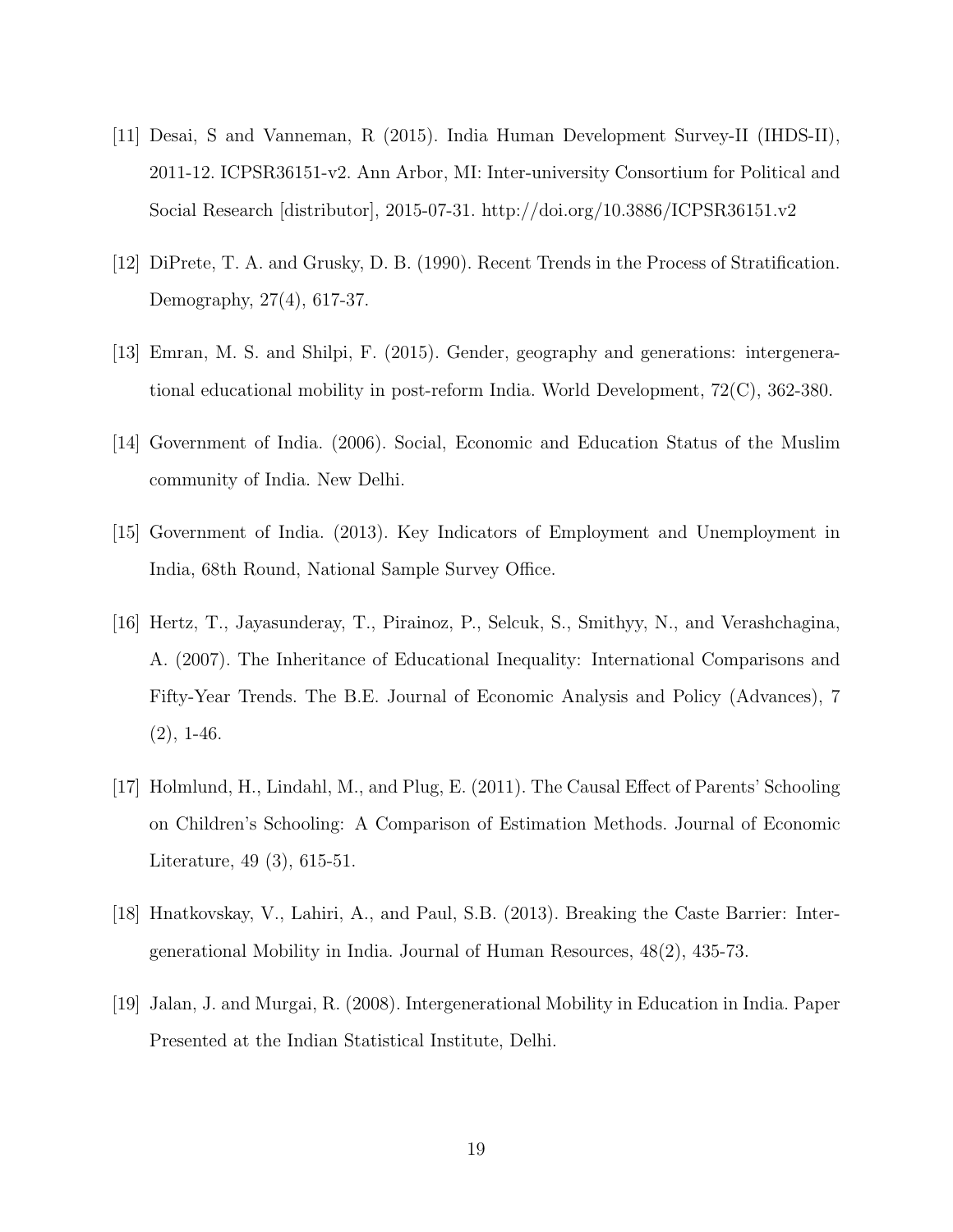- [20] Kingdon, G. (2005). Where Has All the Bias Gone? Detecting Gender Bias in the Intrahousehold Allocation of Educational Expenditure. Economic Development and Cultural Change, 53(2), 409-51.
- [21] Maitra, P. and Sharma, A. (2009). Parents and Children: Education Across Generations in India. Paper presented at 5th Annual Conference on Economic Growth and Development, Indian Statistical Institute, Delhi.
- [22] Muralidharan, K. and Prakash, N. (2013). Cycling to School: Increasing Secondary School Enrollment for Girls in India. Working papers 2013-24, University of Connecticut.
- [23] Rama, M., Béteille, T., Li, Y., Mitra, P.K., and Newman, J.L. (2015). Addressing Inequality in South Asia. South Asia Development Matters, Washington, DC: World Bank.
- [24] Rawls, J. (1971). A Theory of Justice. Cambridge, MA: Harvard University Press.
- [25] Solon, G. (1999). Intergenerational mobility in the labor market. In Ashenfelter, O, and Card D (eds) Handbook of Labor Economics, Vol. 3, Ch. 29.
- [26] Stiglitz, J (2012). The Price of Inequality. W. W. Norton and Company.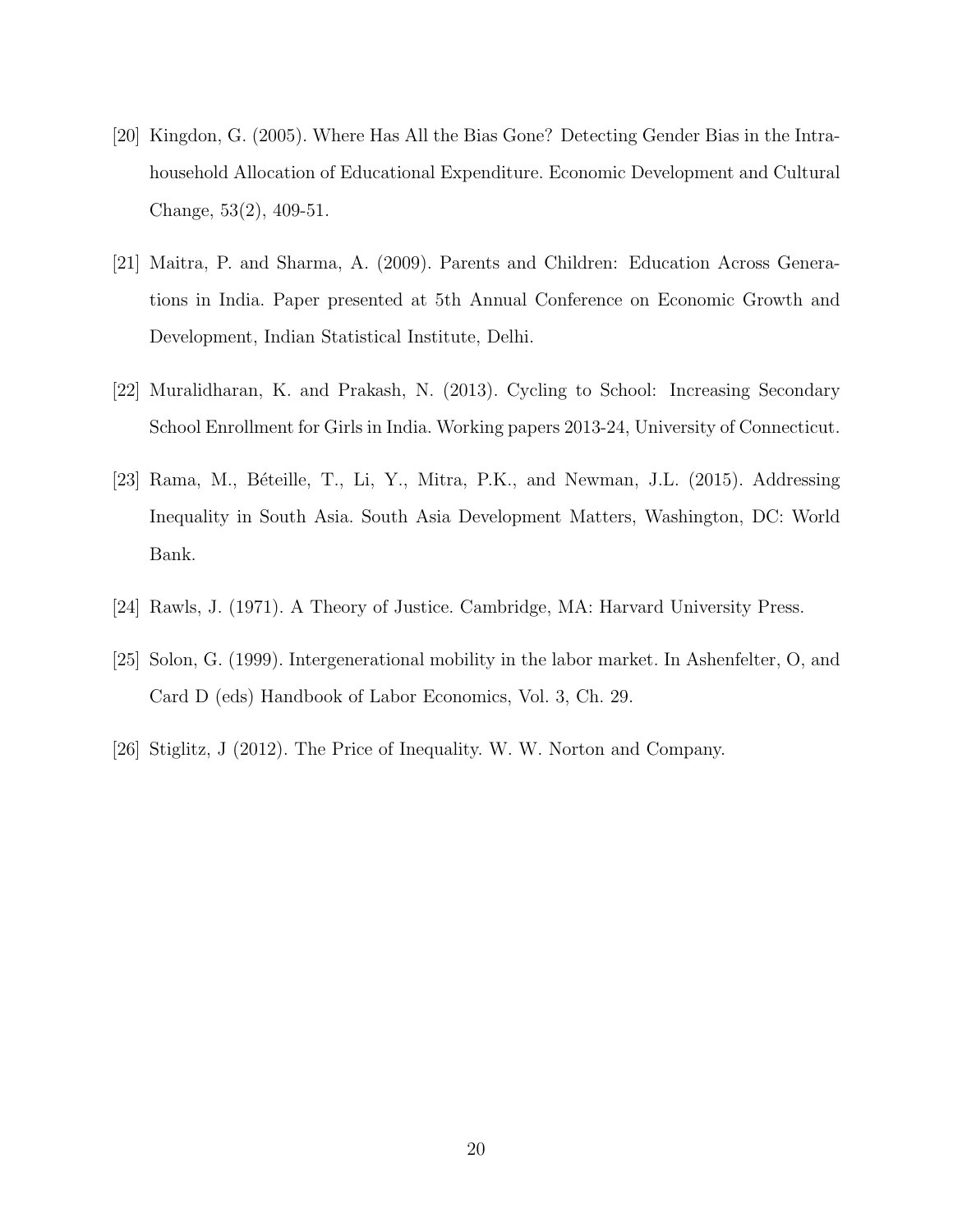

**Figure 1: Probability of daughters' education conditional on fathers' education** 

Note: The shaded area represents 95% confidence intervals.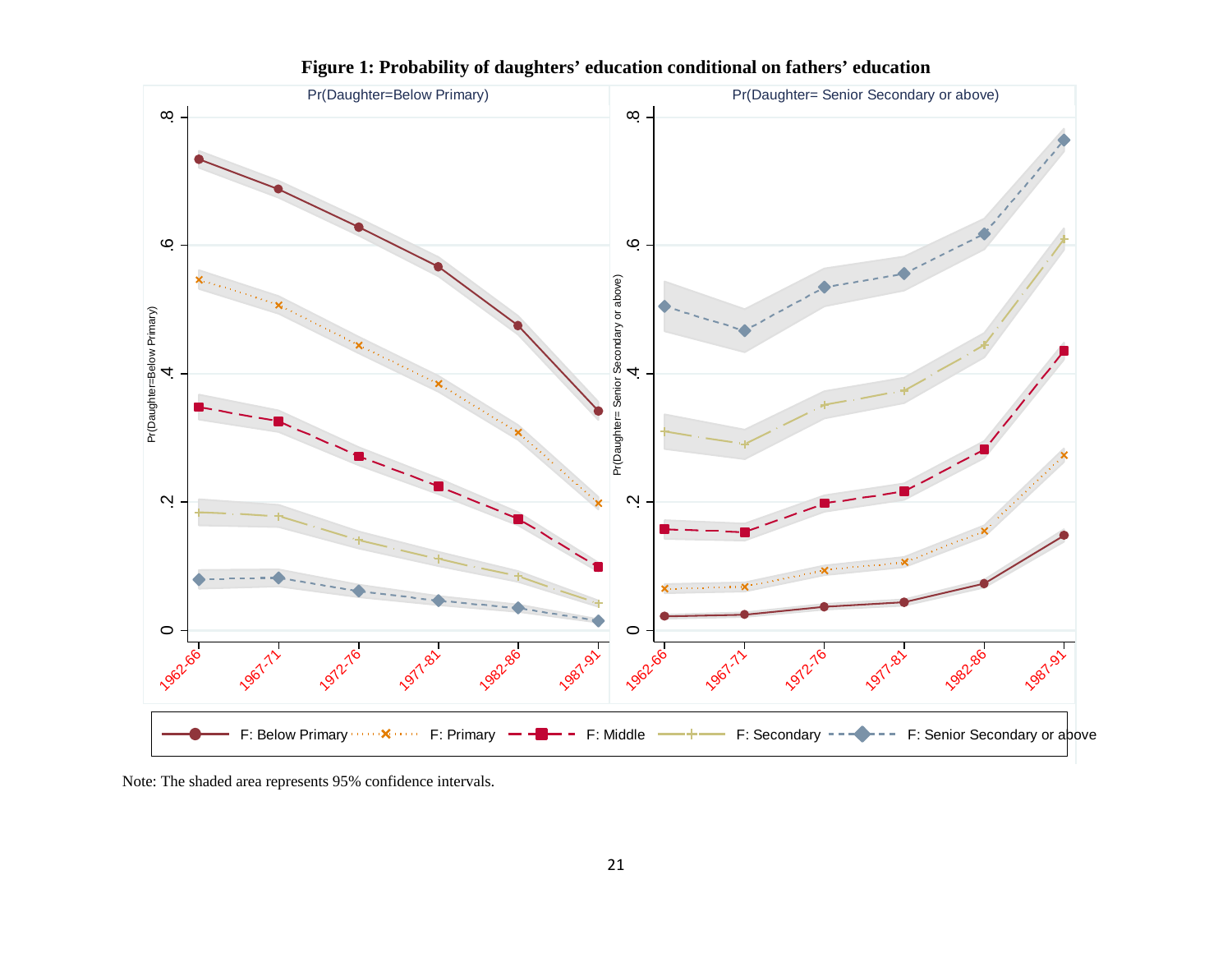

**Figure 2: Probability of daughters achieving Below Primary conditional on fathers' education by caste**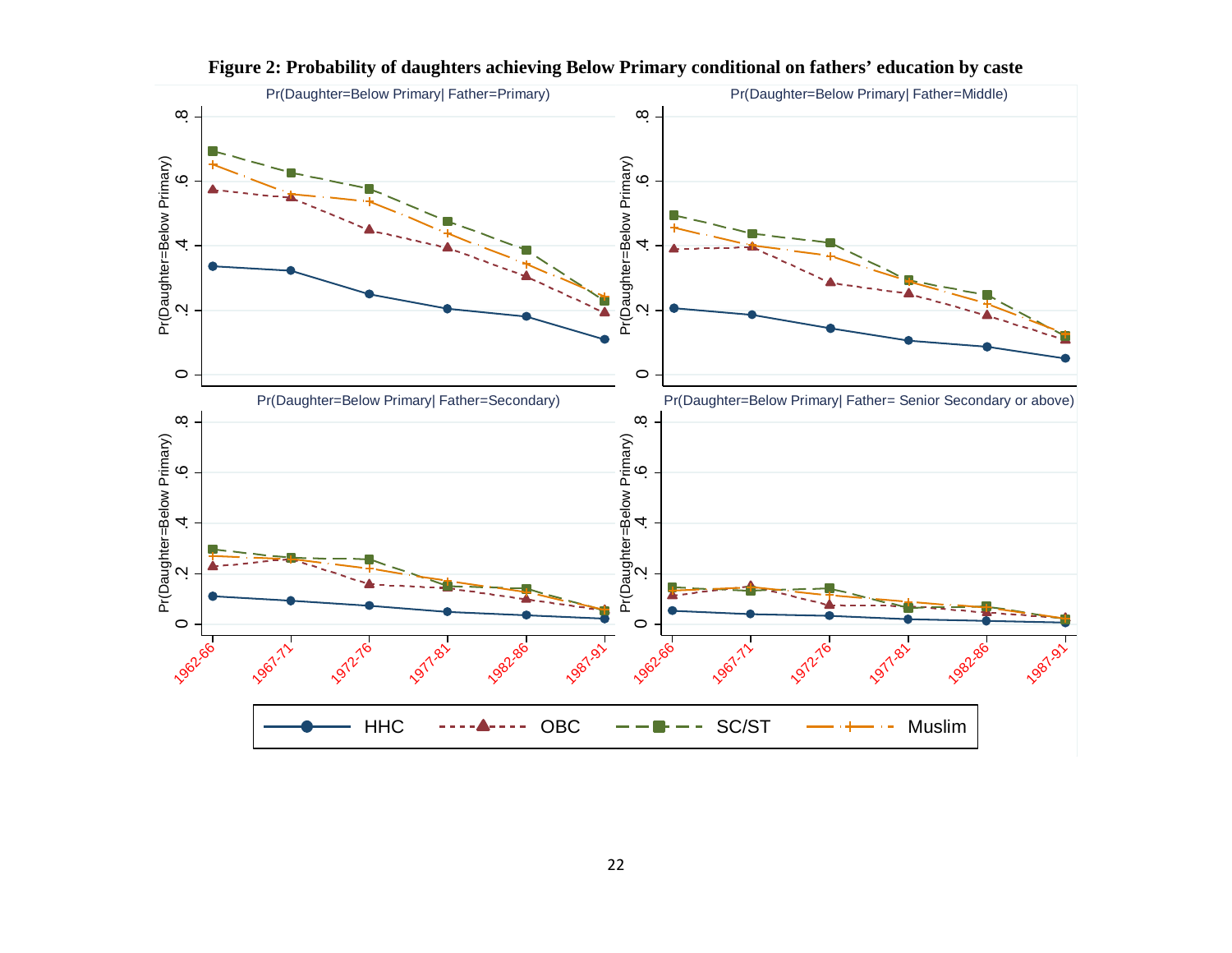

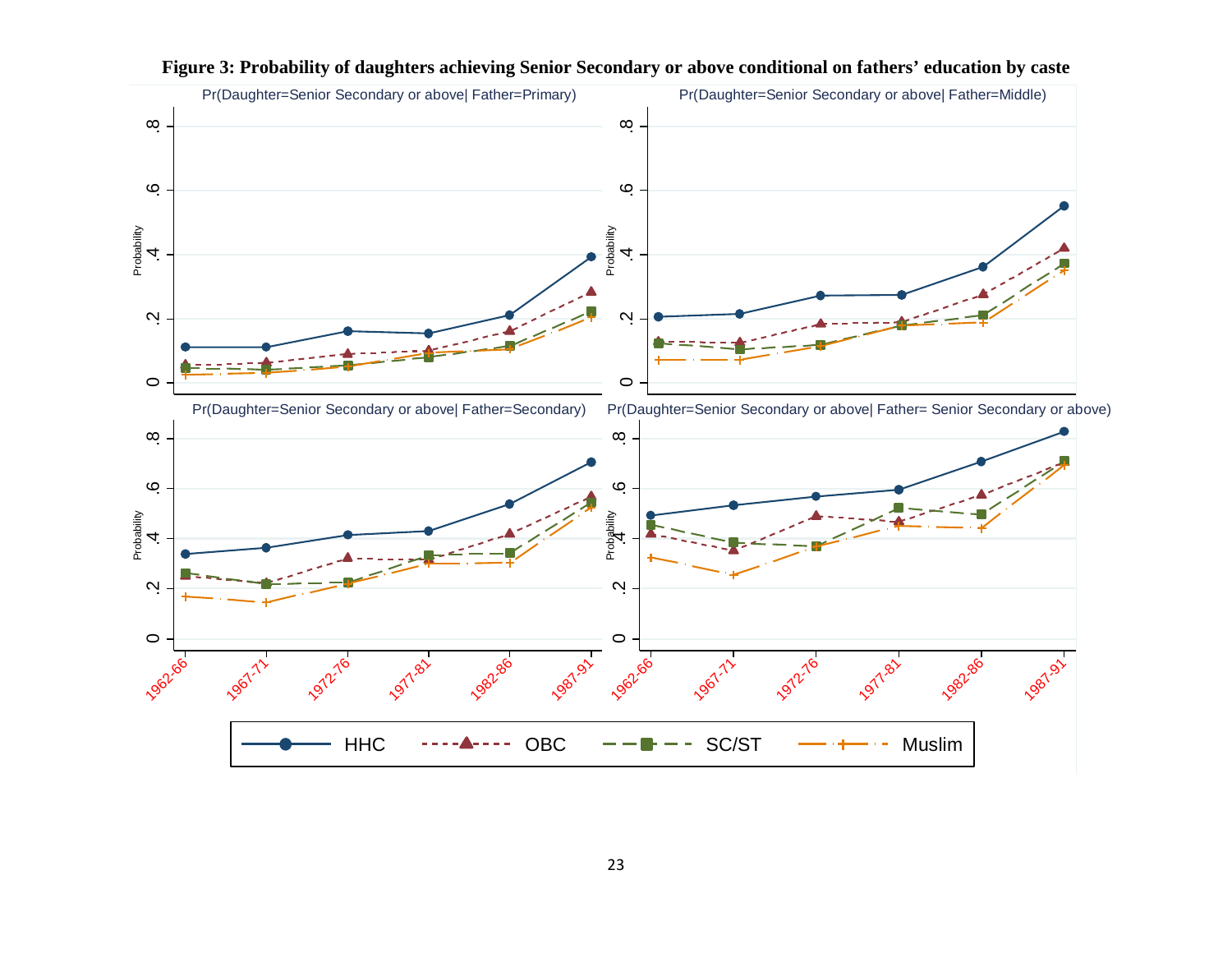| Panel A: Identification of fathers' years of schooling         |                                                                                    |                                                              |                                                                                          |                                                                                     |                                                                                            |  |  |  |
|----------------------------------------------------------------|------------------------------------------------------------------------------------|--------------------------------------------------------------|------------------------------------------------------------------------------------------|-------------------------------------------------------------------------------------|--------------------------------------------------------------------------------------------|--|--|--|
| Year of birth                                                  | <b>Total</b><br>surveyed<br>women with<br>non-missing<br>education<br>information* | Father years<br>οf<br>education<br>from<br>women's<br>module | Father years<br>of<br>education<br>from<br>household<br>roster-co-<br>resident<br>father | Number of<br>women for<br>whom<br>father's<br>years of<br>education is<br>available | % of<br>surveyed<br>women for<br>whom<br>father's<br>years of<br>education is<br>available |  |  |  |
| 1962-66<br>1967-71<br>1972-76<br>1977-81<br>1982-86<br>1987-91 | 6,129<br>6,473<br>7,157<br>7,150<br>8,512<br>9,855                                 | 5,458<br>5,915<br>6,456<br>6,105<br>6,147<br>4,209           | 25<br>38<br>97<br>214<br>773<br>3,269                                                    | 5,483<br>5,953<br>6,553<br>6,319<br>6,920<br>7,478                                  | 89.5<br>92.0<br>91.6<br>88.4<br>81.3<br>75.9                                               |  |  |  |
| Total                                                          | 45,276<br>Panel A: Identification of mothers' years of schooling                   | 34,290                                                       | 4,416                                                                                    | 38,706                                                                              | 85.5                                                                                       |  |  |  |
| Year of birth                                                  | <b>Total</b><br>surveyed                                                           | Mother<br>years of                                           | Mother<br>years of                                                                       | Number of<br>women for                                                              | % of<br>surveyed                                                                           |  |  |  |
|                                                                | women with<br>non-missing<br>education<br>information*                             | education<br>from<br>women's<br>module                       | education<br>from<br>household<br>roster-co-<br>resident<br>father                       | whom<br>mother's<br>years of<br>education<br>available                              | women for<br>whom<br>mother's<br>education is<br>available                                 |  |  |  |
| 1962-66<br>1967-71<br>1972-76<br>1977-81<br>1982-86<br>1987-91 | 6,129<br>6,473<br>7,157<br>7,150<br>8,512<br>9,855                                 | 5,481<br>5,928<br>6,480<br>6,113<br>6,162<br>4,220           | 50<br>72<br>157<br>299<br>961<br>3,765                                                   | 5,531<br>6,000<br>6,637<br>6,412<br>7,123<br>7,985                                  | 90.2<br>92.7<br>92.7<br>89.7<br>83.7<br>81.0                                               |  |  |  |

**Table 1: Identification of parents' education for adult women in age 20-49** 

 Note: \* IHDS surveyed 45319 women in age group 20-49. 43 observations are dropped because of missing education information.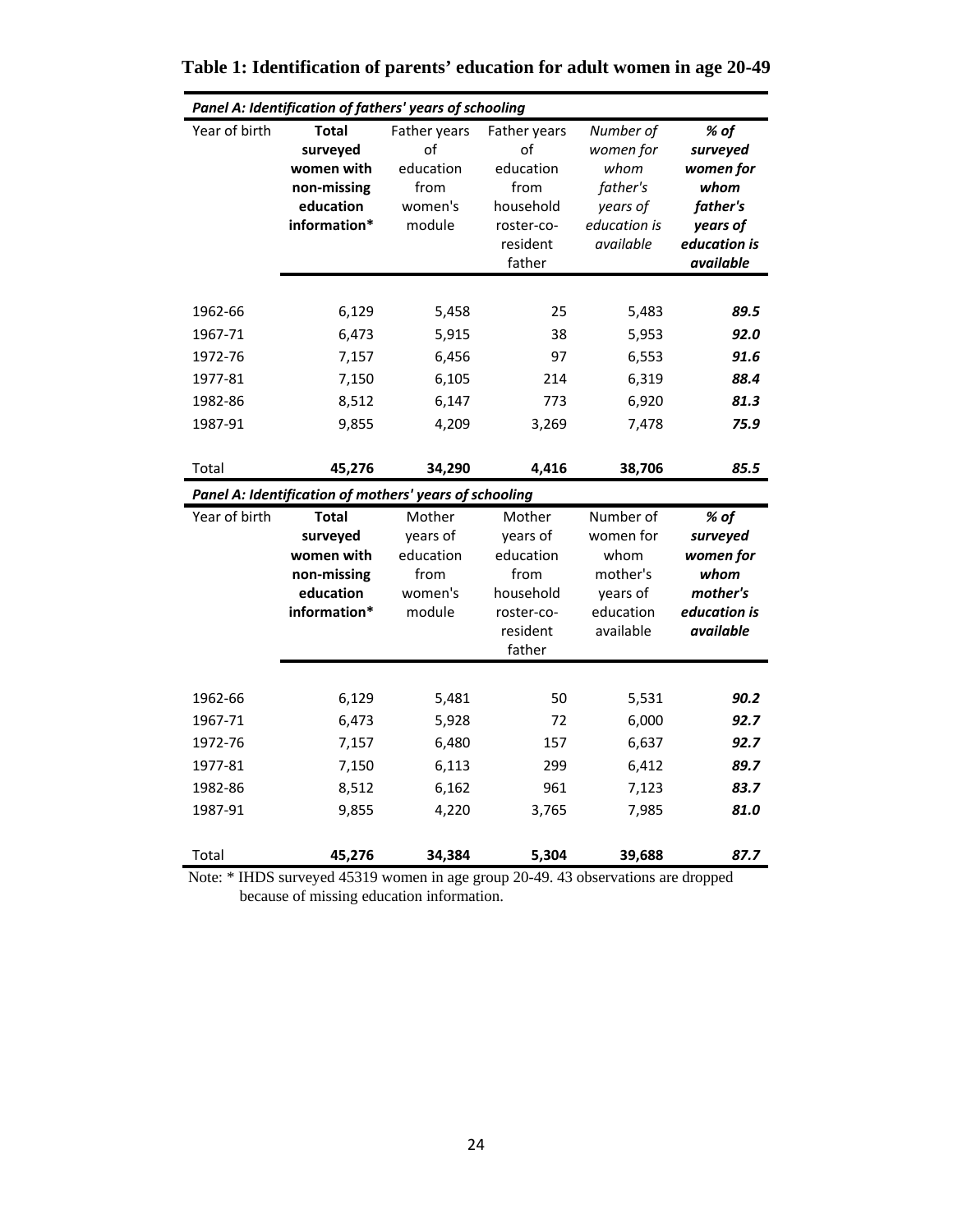| Cohort                       | Sample |                                                  | Years of schooling-<br><b>Years of</b> |                   |      | <b>Years of</b>   |           |  |
|------------------------------|--------|--------------------------------------------------|----------------------------------------|-------------------|------|-------------------|-----------|--|
|                              | size   | daughters                                        |                                        | schooling-fathers |      | schooling-mothers |           |  |
|                              |        | Mean                                             | <b>SD</b>                              | <b>Mean</b>       | SD   | <b>Mean</b>       | <b>SD</b> |  |
| All sample                   |        |                                                  |                                        |                   |      |                   |           |  |
| 1962-66                      | 5483   | 3.53                                             | 4.55                                   | 2.51              | 3.99 | 0.97              | 2.41      |  |
| 1967-71                      | 5953   | 4.01                                             | 4.66                                   | 2.93              | 4.27 | 1.15              | 2.70      |  |
| 1972-76                      | 6553   | 4.86                                             | 4.90                                   | 3.44              | 4.50 | 1.45              | 3.03      |  |
| 1977-81                      | 6319   | 5.76                                             | 5.08                                   | 4.11              | 4.80 | 1.87              | 3.44      |  |
| 1982-86                      | 6920   | 6.66                                             | 5.12                                   | 4.31              | 4.84 | 2.01              | 3.54      |  |
| 1987-91                      | 7478   | 8.51                                             | 4.97                                   | 5.29              | 4.99 | 2.84              | 4.09      |  |
| All                          | 38706  | 5.70                                             | 5.19                                   | 3.84              | 4.70 | 1.77              | 3.35      |  |
|                              |        | <b>Social Group: Higher Hindu Castes (HHC)</b>   |                                        |                   |      |                   |           |  |
| 1962-66                      | 1318   | 6.45                                             | 4.99                                   | 4.72              | 4.89 | 2.01              | 3.26      |  |
| 1967-71                      | 1401   | 6.72                                             | 4.92                                   | 5.15              | 4.99 | 2.26              | 3.54      |  |
| 1972-76                      | 1478   | 7.80                                             | 4.83                                   | 5.90              | 5.21 | 2.77              | 3.92      |  |
| 1977-81                      | 1387   | 8.62                                             | 4.64                                   | 6.82              | 5.14 | 3.70              | 4.37      |  |
| 1982-86                      | 1426   | 9.29                                             | 4.77                                   | 6.87              | 5.19 | 3.92              | 4.50      |  |
| 1987-91                      | 1520   | 10.91                                            | 4.12                                   | 8.20              | 4.99 | 5.29              | 4.74      |  |
| All HHC                      | 8530   | 8.35                                             | 4.95                                   | 6.32              | 5.20 | 3.36              | 4.25      |  |
|                              |        | <b>Social Group: Other Backward Castes (OBC)</b> |                                        |                   |      |                   |           |  |
| 1962-66                      | 1826   | 3.19                                             | 4.25                                   | 2.30              | 3.72 | 0.73              | 2.09      |  |
| 1967-71                      | 1984   | 3.56                                             | 4.40                                   | 2.69              | 4.00 | 0.97              | 2.42      |  |
| 1972-76                      | 2289   | 4.67                                             | 4.76                                   | 3.24              | 4.26 | 1.28              | 2.79      |  |
| 1977-81                      | 2141   | 5.57                                             | 4.94                                   | 3.97              | 4.55 | 1.59              | 3.08      |  |
| 1982-86                      | 2262   | 6.57                                             | 5.07                                   | 4.23              | 4.68 | 1.73              | 3.20      |  |
| 1987-91                      | 2304   | 8.73                                             | 4.90                                   | 5.56              | 4.81 | 2.73              | 3.93      |  |
| ALL OBC                      | 12806  | 5.47                                             | 5.10                                   | 3.72              | 4.51 | 1.54              | 3.07      |  |
|                              |        | Social Group: Scheduled castes/Tribes (SC/ST)    |                                        |                   |      |                   |           |  |
| 1962-66                      | 1514   | 1.70                                             | 3.33                                   | 1.14              | 2.64 | 0.32              | 1.44      |  |
| 1967-71                      | 1738   | 2.48                                             | 3.89                                   | 1.59              | 3.25 | 0.46              | 1.78      |  |
| 1972-76                      | 1847   | 3.10                                             | 4.14                                   | 1.97              | 3.49 | 0.63              | 1.98      |  |
| 1977-81                      | 1866   | 4.16                                             | 4.71                                   | 2.65              | 4.16 | 1.02              | 2.64      |  |
| 1982-86                      | 2137   | 5.25                                             | 4.80                                   | 2.96              | 4.24 | 1.06              | 2.61      |  |
| 1987-91                      | 2361   | 7.16                                             | 4.94                                   | 3.53              | 4.41 | 1.57              | 3.13      |  |
| ALL SC/ST                    | 11463  | 4.19                                             | 4.78                                   | 2.40              | 3.90 | 0.89              | 2.43      |  |
| <b>Social Group: Muslims</b> |        |                                                  |                                        |                   |      |                   |           |  |
| 1962-66                      | 630    | 2.45                                             | 3.67                                   | 1.96              | 3.75 | 0.77              | 2.07      |  |
| 1967-71                      | 626    | 3.19                                             | 4.03                                   | 2.44              | 4.03 | 0.80              | 2.15      |  |
| 1972-76                      | 769    | 3.60                                             | 4.26                                   | 2.74              | 3.97 | 1.06              | 2.47      |  |
| 1977-81                      | 761    | 4.70                                             | 4.77                                   | 3.01              | 4.21 | 1.18              | 2.68      |  |
| 1982-86                      | 931    | 5.71                                             | 4.76                                   | 3.54              | 4.42 | 1.60              | 3.04      |  |
| 1987-91                      | 1107   | 7.18                                             | 4.85                                   | 4.22              | 4.61 | 1.99              | 3.46      |  |
| <b>Muslims</b>               | 4824   | 4.80                                             | 4.78                                   | 3.14              | 4.29 | 1.32              | 2.82      |  |

 **Table 2: Descriptive statistics**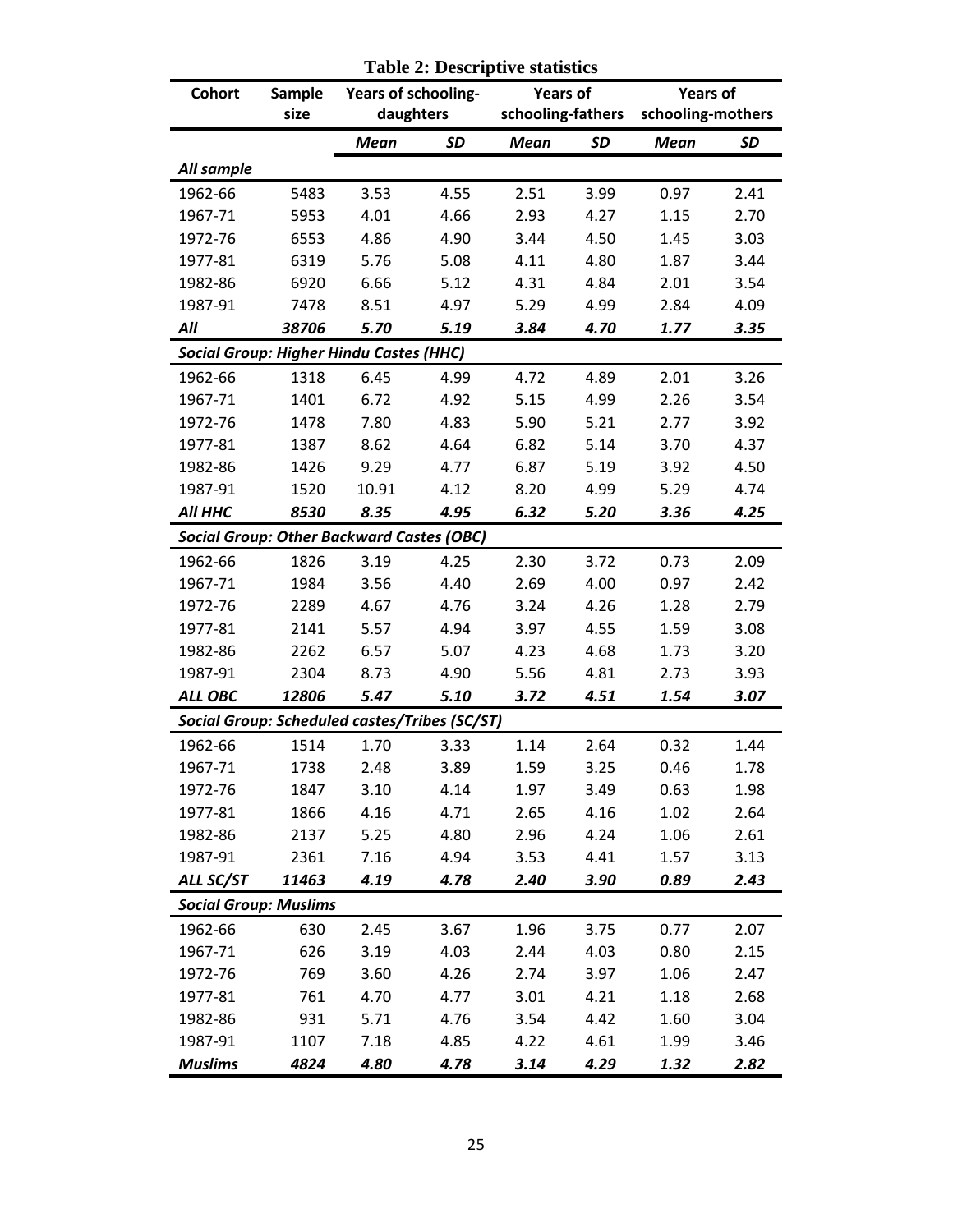|                                        | (1)        | (2)        | (3)        | (4)        | (5)        | (6)        |
|----------------------------------------|------------|------------|------------|------------|------------|------------|
|                                        | 1962-66    | 1967-71    | 1972-76    | 1977-81    | 1982-86    | 1987-91    |
|                                        |            |            |            |            |            |            |
| Father's years of schooling            | $0.627***$ | $0.584***$ | $0.589***$ | $0.595***$ | $0.569***$ | $0.535***$ |
| $(\hat{\beta})$                        | (0.019)    | (0.017)    | (0.015)    | (0.014)    | (0.014)    | (0.013)    |
| Father's years of schooling            | $0.550***$ | $0.535***$ | $0.542***$ | $0.561***$ | $0.537***$ | $0.537***$ |
| $(\hat{\rho})$                         | (0.017)    | (0.015)    | (0.013)    | (0.014)    | (0.013)    | (0.013)    |
|                                        |            |            |            |            |            |            |
| SD in daughter's years of $(\sigma_d)$ | 4.548      | 4.663      | 4.899      | 5.085      | 5.123      | 4.969      |
| SD in father's years ( $\sigma_f$ )    | 3.993      | 4.271      | 4.505      | 4.796      | 4.836      | 4.995      |
| $\sigma_f/\sigma_d$                    | 0.878      | 0.916      | 0.920      | 0.943      | 0.944      | 1.005      |
|                                        |            |            |            |            |            |            |
| <b>Observations</b>                    | 5,483      | 5,953      | 6,553      | 6,319      | 6,920      | 7,478      |
| R-squared                              | 0.303      | 0.286      | 0.294      | 0.315      | 0.288      | 0.289      |
|                                        |            |            |            |            |            |            |

**Table 3: Intergenerational persistence in educational attainment among daughters** 

Note: \*\*\* p<0.01, \*\* p<0.05, \* p<0.1; Robust standard errors in parentheses.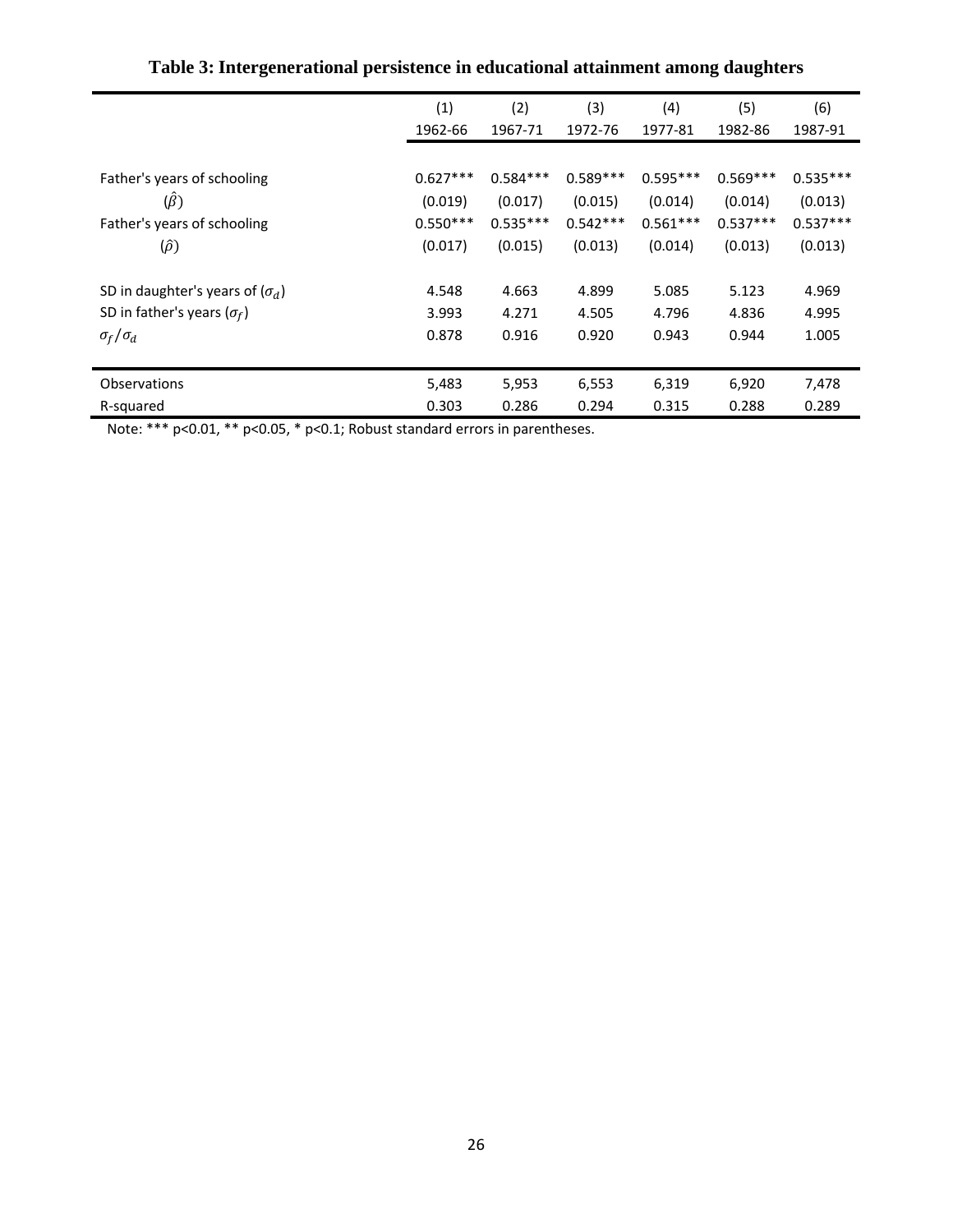|                                               | (1)        | (2)        | (3)        | (4)        | (5)        | (6)        |
|-----------------------------------------------|------------|------------|------------|------------|------------|------------|
|                                               | 1962-65    | 1966-70    | 1971-75    | 1976-80    | 1981-85    | 1986-90    |
| <b>Social Group= Higher Hindu Castes</b>      |            |            |            |            |            |            |
| Father's years of schooling                   | $0.527***$ | $0.555***$ | $0.476***$ | $0.506***$ | $0.537***$ | $0.416***$ |
| $(\hat{\beta})$                               | (0.027)    | (0.025)    | (0.028)    | (0.027)    | (0.037)    | (0.026)    |
| Father's years of schooling                   | $0.516***$ | $0.563***$ | $0.514***$ | $0.560***$ | $0.584***$ | $0.504***$ |
| $(\hat{\rho})$                                | (0.027)    | (0.026)    | (0.030)    | (0.030)    | (0.041)    | (0.031)    |
| SD in daughter's years of $(\sigma_d)$        | 4.993      | 4.919      | 4.827      | 4.640      | 4.767      | 4.121      |
| SD deviation in father's years ( $\sigma_f$ ) | 4.886      | 4.992      | 5.207      | 5.136      | 5.188      | 4.993      |
| $\sigma_f/\sigma_d$                           | 0.979      | 1.015      | 1.079      | 1.107      | 1.088      | 1.211      |
| Observations                                  | 1,318      | 1,401      | 1,478      | 1,387      | 1,426      | 1,520      |
| R-squared                                     | 0.266      | 0.318      | 0.264      | 0.313      | 0.342      | 0.254      |
| <b>Social Group= Other Backward Castes</b>    |            |            |            |            |            |            |
| Father's years of schooling                   | $0.554***$ | $0.480***$ | $0.561***$ | $0.523***$ | $0.524***$ | $0.494***$ |
| $(\hat{\beta})$                               | (0.041)    | (0.034)    | (0.026)    | (0.027)    | (0.025)    | (0.026)    |
| Father's years of schooling                   | $0.486***$ | $0.437***$ | $0.503***$ | $0.481***$ | $0.483***$ | $0.484***$ |
| $(\hat{\rho})$                                | (0.036)    | (0.031)    | (0.024)    | (0.025)    | (0.023)    | (0.025)    |
| SD in daughter's years of $(\sigma_d)$        | 4.247      | 4.397      | 4.758      | 4.943      | 5.070      | 4.902      |
| SD deviation in father's years ( $\sigma_f$ ) | 3.724      | 4.004      | 4.262      | 4.554      | 4.675      | 4.809      |
| $\sigma_f/\sigma_d$                           | 0.877      | 0.911      | 0.896      | 0.921      | 0.922      | 0.981      |
| Observations                                  | 1,826      | 1,984      | 2,289      | 2,141      | 2,262      | 2,304      |
| R-squared                                     | 0.236      | 0.191      | 0.253      | 0.232      | 0.233      | 0.234      |
| <b>Social Group= Scheduled Castes/Tribes</b>  |            |            |            |            |            |            |
| Father's years of schooling                   | $0.518***$ | $0.520***$ | $0.511***$ | $0.599***$ | $0.505***$ | $0.540***$ |
| $(\hat{\beta})$                               | (0.051)    | (0.040)    | (0.035)    | (0.035)    | (0.033)    | (0.026)    |
| Father's years of schooling                   | $0.410***$ | $0.435***$ | $0.431***$ | $0.529***$ | $0.446***$ | $0.482***$ |
| $(\hat{\rho})$                                | (0.041)    | (0.034)    | (0.029)    | (0.031)    | (0.029)    | (0.023)    |
| SD in daughter's years of $(\sigma_d)$        | 3.331      | 3.893      | 4.136      | 4.711      | 4.797      | 4.935      |
| SD deviation in father's years ( $\sigma_f$ ) | 2.640      | 3.251      | 3.490      | 4.163      | 4.237      | 4.408      |
| $\sigma_f/\sigma_d$                           | 0.793      | 0.835      | 0.844      | 0.884      | 0.883      | 0.893      |
| Observations                                  | 1,514      | 1,738      | 1,847      | 1,866      | 2,137      | 2,361      |
| R-squared                                     | 0.168      | 0.189      | 0.186      | 0.280      | 0.199      | 0.232      |
| <b>Social Group= Muslims</b>                  |            |            |            |            |            |            |
| Father's years of schooling                   | $0.504***$ | $0.451***$ | $0.454***$ | $0.515***$ | $0.498***$ | $0.523***$ |
| $(\hat{\beta})$                               | (0.053)    | (0.047)    | (0.047)    | (0.041)    | (0.037)    | (0.031)    |
| Father's years of schooling                   | $0.516***$ | $0.452***$ | $0.423***$ | $0.454***$ | $0.463***$ | $0.497***$ |
| $(\hat{\rho})$                                | (0.054)    | (0.047)    | (0.043)    | (0.037)    | (0.034)    | (0.029)    |
| SD in daughter's years of $(\sigma_d)$        | 3.667      | 4.028      | 4.256      | 4.774      | 4.755      | 4.853      |
| SD deviation in father's years ( $\sigma_f$ ) | 3.750      | 4.030      | 3.971      | 4.212      | 4.416      | 4.613      |
| $\sigma_f/\sigma_d$                           | 1.023      | 1.001      | 0.933      | 0.882      | 0.929      | 0.951      |
| Observations                                  | 630        | 626        | 769        | 761        | 931        | 1,107      |
| R-squared                                     | 0.266      | 0.204      | 0.179      | 0.206      | 0.214      | 0.247      |

### **Table 4: Intergenerational persistence in educational attainment among daughters by social groups**

Note: \*\*\* p<0.01, \*\* p<0.05, \* p<0.1; Robust standard errors in parentheses.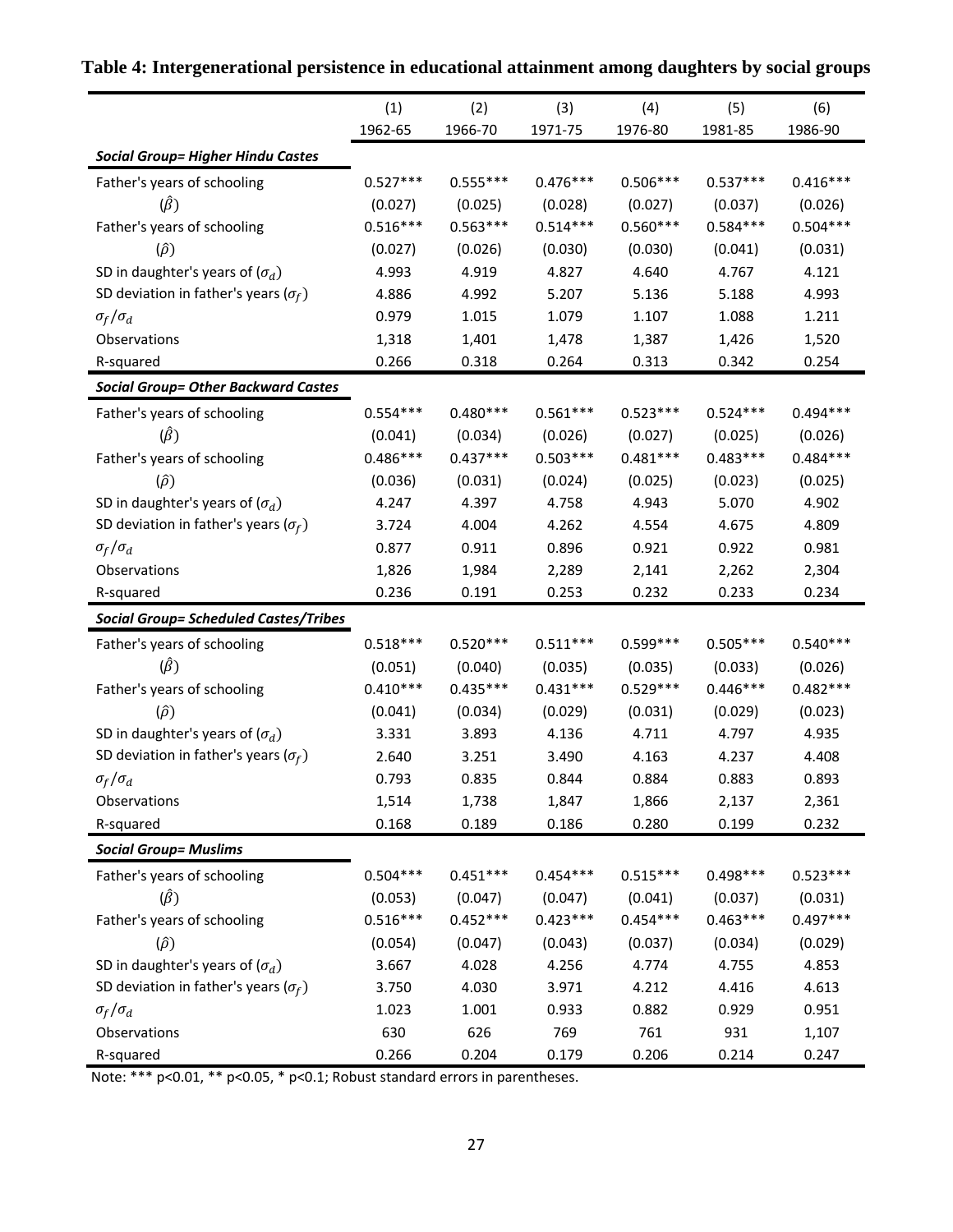|    | Daughter-stage<br>attended                 | <b>Father-stage attended</b>                                                                           | 1962-66 | 1967-71 | 1972-76 | 1977-81 | 1982-86 | 1987-91 |
|----|--------------------------------------------|--------------------------------------------------------------------------------------------------------|---------|---------|---------|---------|---------|---------|
| 1  | D:No education                             | F:No education                                                                                         | 0.249   | 0.210   | 0.173   | 0.149   | 0.113   | 0.062   |
| 2  | D:Primary                                  | F:No education                                                                                         | 0.057   | 0.055   | 0.060   | 0.049   | 0.047   | 0.037   |
| 3  | D:Middle                                   | F:No education                                                                                         | 0.031   | 0.035   | 0.035   | 0.043   | 0.047   | 0.041   |
| 4  | D:Secondary                                | F:No education                                                                                         | 0.023   | 0.026   | 0.033   | 0.038   | 0.046   | 0.053   |
| 5  | D:College                                  | F:No education                                                                                         | 0.002   | 0.002   | 0.003   | 0.003   | 0.006   | 0.010   |
| 6  |                                            | Total contribution to the correlation coefficient of                                                   |         |         |         |         |         |         |
|    | the group of sons with not educated father | 0.362                                                                                                  | 0.329   | 0.304   | 0.283   | 0.259   | 0.203   |         |
| 7  | D:No education                             | F:Primary                                                                                              | 0.033   | 0.031   | 0.028   | 0.025   | 0.019   | 0.014   |
| 8  | D:Primary                                  | F:Primary                                                                                              | 0.015   | 0.015   | 0.018   | 0.014   | 0.013   | 0.012   |
| 9  | D:Middle                                   | F:Primary                                                                                              | 0.012   | 0.013   | 0.014   | 0.017   | 0.017   | 0.018   |
| 10 | D:Secondary                                | F:Primary                                                                                              | 0.013   | 0.015   | 0.020   | 0.023   | 0.025   | 0.035   |
| 11 | D:College                                  | F:Primary                                                                                              | 0.002   | 0.002   | 0.003   | 0.004   | 0.006   | 0.013   |
| 12 |                                            | Total contribution to the correlation coefficient of                                                   |         |         |         |         |         |         |
|    |                                            | the group of sons with Primary attended father                                                         | 0.075   | 0.077   | 0.084   | 0.082   | 0.080   | 0.092   |
| 13 | D:No education                             | F:Middle                                                                                               | 0.011   | 0.012   | 0.011   | 0.011   | 0.009   | 0.006   |
| 14 | D:Primary                                  | F:Middle                                                                                               | 0.008   | 0.009   | 0.010   | 0.008   | 0.008   | 0.007   |
| 15 | D:Middle                                   | F:Middle                                                                                               | 0.008   | 0.009   | 0.010   | 0.013   | 0.013   | 0.012   |
| 16 | D:Secondary                                | F:Middle                                                                                               | 0.013   | 0.015   | 0.020   | 0.025   | 0.028   | 0.033   |
| 17 | D:College                                  | F:Middle                                                                                               | 0.004   | 0.004   | 0.005   | 0.007   | 0.010   | 0.019   |
| 18 |                                            | Total contribution to the correlation coefficient of                                                   |         |         |         |         |         |         |
|    |                                            | the group of sons with Middle attended father                                                          | 0.045   | 0.049   | 0.057   | 0.063   | 0.068   | 0.077   |
| 19 | D:No education                             | F:Secondary                                                                                            | 0.007   | 0.008   | 0.008   | 0.009   | 0.006   | 0.004   |
| 20 | D:Primary                                  | F:Secondary                                                                                            | 0.007   | 0.008   | 0.009   | 0.009   | 0.008   | 0.006   |
| 21 | D:Middle                                   | F:Secondary                                                                                            | 0.010   | 0.012   | 0.012   | 0.017   | 0.016   | 0.014   |
| 22 | D:Secondary                                | F:Secondary                                                                                            | 0.020   | 0.025   | 0.032   | 0.047   | 0.045   | 0.053   |
| 23 | D:College                                  | F:Secondary                                                                                            | 0.011   | 0.011   | 0.015   | 0.023   | 0.028   | 0.050   |
| 24 |                                            | Total contribution to the correlation coefficient of                                                   |         |         |         |         |         |         |
|    |                                            | the group of sons with Secondary attended father                                                       | 0.056   | 0.064   | 0.075   | 0.105   | 0.103   | 0.127   |
| 25 | D:No education                             | F:College                                                                                              | 0.000   | 0.000   | 0.000   | 0.000   | 0.000   | 0.000   |
| 26 | D:Primary                                  | F:College                                                                                              | 0.000   | 0.001   | 0.001   | 0.001   | 0.000   | 0.001   |
| 27 | D:Middle                                   | F:College                                                                                              | 0.001   | 0.001   | 0.001   | 0.002   | 0.002   | 0.001   |
| 28 | D:Secondary                                | F:College                                                                                              | 0.004   | 0.006   | 0.008   | 0.010   | 0.009   | 0.011   |
| 29 | D:College                                  | F:College                                                                                              | 0.004   | 0.005   | 0.008   | 0.011   | 0.013   | 0.024   |
| 30 |                                            | Total contribution to the correlation coefficient of<br>the group of sons with College attended father |         |         | 0.018   |         |         |         |
|    |                                            |                                                                                                        | 0.009   | 0.013   |         | 0.023   | 0.025   | 0.037   |
| 31 | <b>Correlation Coefficient</b>             |                                                                                                        | 0.547   | 0.531   | 0.538   | 0.557   | 0.535   | 0.535   |

### **Table 5: Decomposition of persistence measured by correlation**  $(\rho)$

Note: The continuous years of schooling is grouped to refer attended stages of schooling. No education: 0 years; Primary: 1‐5 years; Middle: 6‐8 years; Secondary: 9‐12 years; and College: 13 ‐16 years.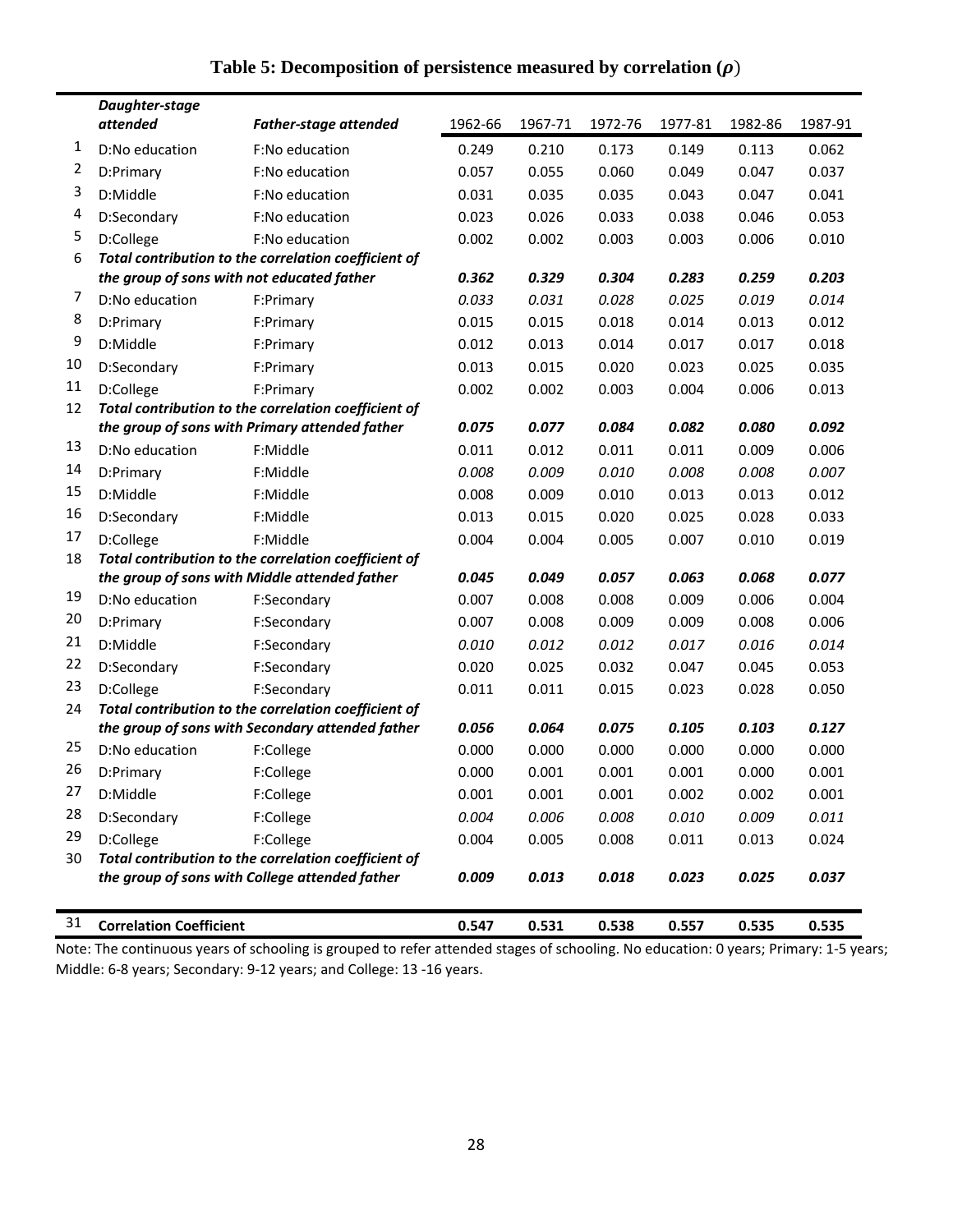### **Intergenerational Mobility among Daughters: Evidence from India**

Mehtabul Azam

Oklahoma State University & IZA

# **Online Appendix**

**(Mother-daughter persistence)**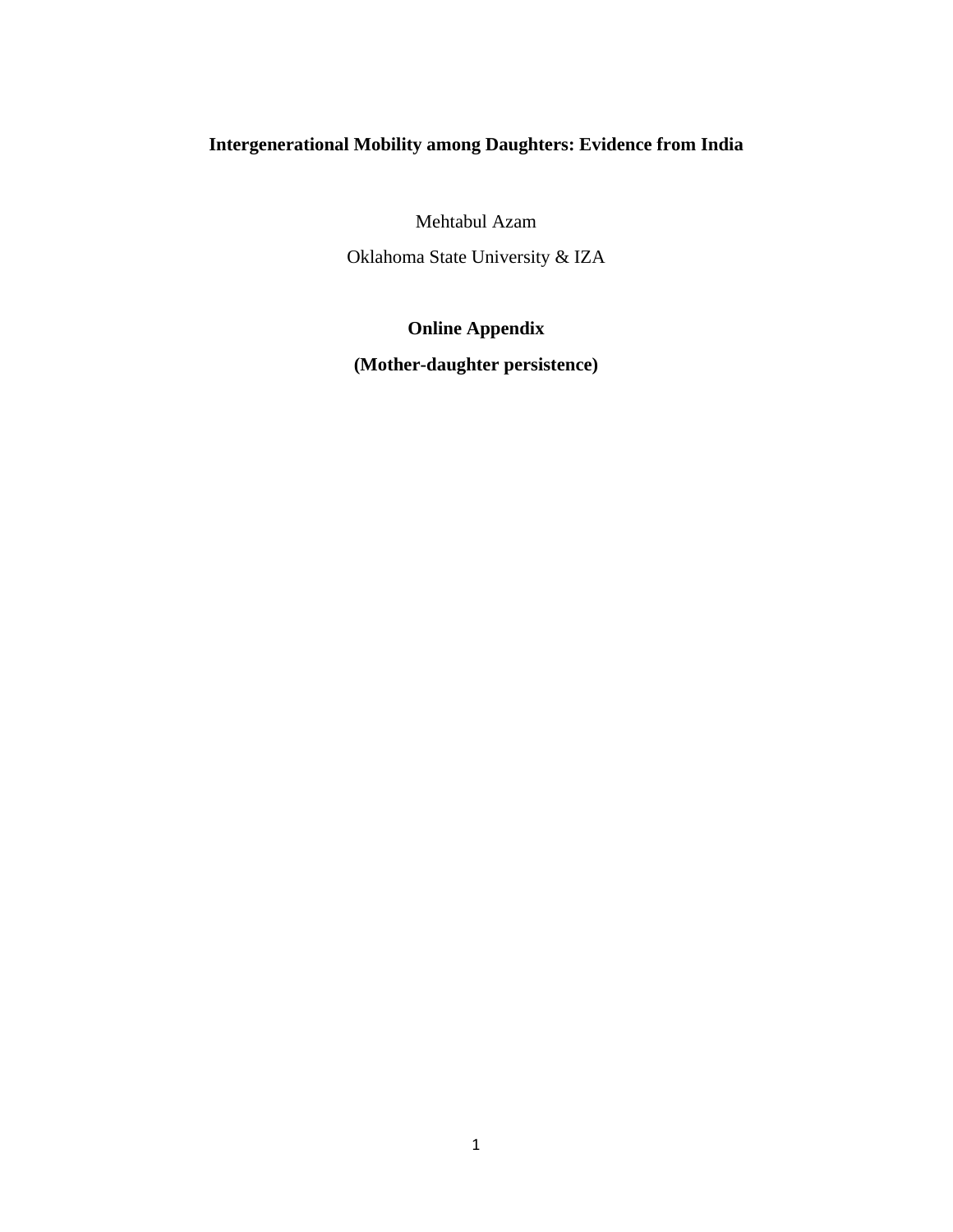|                                               | (1)        | (2)        | (3)        | (4)        | (5)        | (6)        |
|-----------------------------------------------|------------|------------|------------|------------|------------|------------|
|                                               | 1962-66    | 1967-71    | 1972-76    | 1977-81    | 1982-86    | 1987-91    |
|                                               |            |            |            |            |            |            |
| Mother's years of schooling                   | $1.030***$ | $0.936***$ | $0.865***$ | $0.814***$ | $0.772***$ | $0.640***$ |
| $(\hat{\beta})$                               | (0.030)    | (0.025)    | (0.020)    | (0.017)    | (0.014)    | (0.013)    |
| Mother's years of schooling                   | $0.549***$ | $0.538***$ | $0.532***$ | $0.548***$ | $0.544***$ | $0.528***$ |
| $(\hat{\rho})$                                | (0.016)    | (0.014)    | (0.012)    | (0.011)    | (0.010)    | (0.010)    |
| SD in daughter's years of $(\sigma_d)$        | 4.537      | 4.689      | 4.931      | 5.111      | 5.136      | 4.975      |
| SD deviation in mother's years ( $\sigma_m$ ) | 2.417      | 2.695      | 3.035      | 3.440      | 3.618      | 4.101      |
| $\sigma_m/\sigma_d$                           | 0.533      | 0.575      | 0.615      | 0.673      | 0.704      | 0.824      |
|                                               |            |            |            |            |            |            |
| <b>Observations</b>                           | 5,531      | 6,000      | 6,637      | 6,412      | 7,123      | 7,985      |
| R-squared                                     | 0.299      | 0.292      | 0.286      | 0.303      | 0.295      | 0.282      |

**Table A1: Intergenerational persistence in educational attainment between mothers and daughters**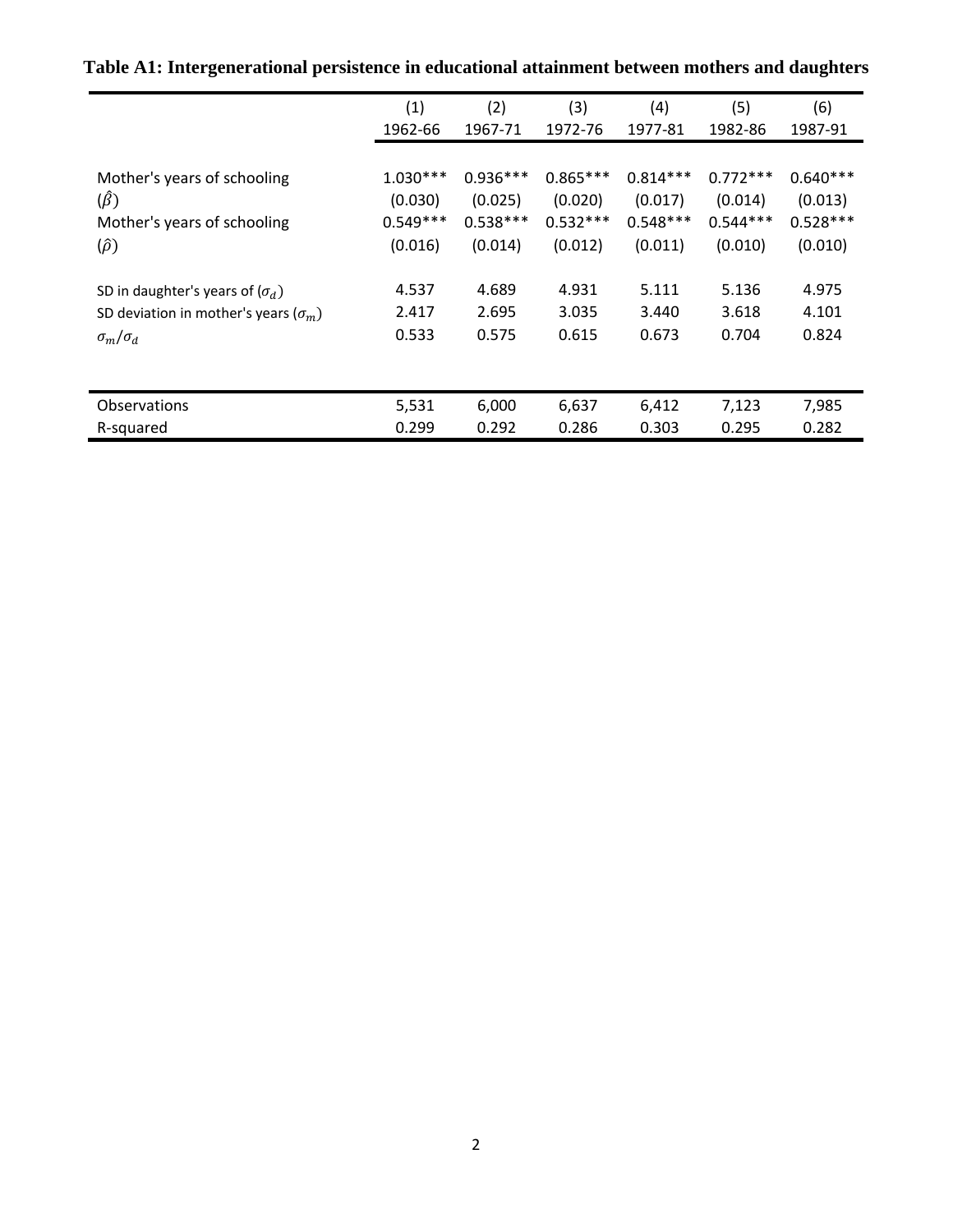|                                                                                                             | Daughter-stage<br>attended                 | <b>Mother-stage attended</b>                                        | 1962-66 | 1967-71 | 1972-76 | 1977-81 | 1982-86 | 1987-91 |
|-------------------------------------------------------------------------------------------------------------|--------------------------------------------|---------------------------------------------------------------------|---------|---------|---------|---------|---------|---------|
| 1                                                                                                           | D:No education                             | M:No education                                                      | 0.281   | 0.248   | 0.200   | 0.173   | 0.134   | 0.072   |
| 2                                                                                                           | D:Primary                                  | M:No education                                                      | 0.077   | 0.080   | 0.085   | 0.070   | 0.067   | 0.051   |
| 3                                                                                                           | D:Middle                                   | M:No education                                                      | 0.049   | 0.058   | 0.057   | 0.070   | 0.077   | 0.066   |
| 4                                                                                                           | D:Secondary                                | M:No education                                                      | 0.042   | 0.049   | 0.064   | 0.076   | 0.089   | 0.107   |
| 5                                                                                                           | D:College                                  | M:No education                                                      | 0.004   | 0.004   | 0.006   | 0.008   | 0.013   | 0.027   |
| 6                                                                                                           |                                            | Total contribution to the correlation coefficient of                |         |         |         |         |         |         |
|                                                                                                             | the group of sons with not educated father |                                                                     | 0.453   | 0.438   | 0.412   | 0.397   | 0.381   | 0.324   |
| 7                                                                                                           | D:No education                             | M:Primary                                                           | 0.015   | 0.013   | 0.013   | 0.013   | 0.009   | 0.006   |
| 8                                                                                                           | D:Primary                                  | M:Primary                                                           | 0.010   | 0.009   | 0.011   | 0.009   | 0.008   | 0.007   |
| 9                                                                                                           | D:Middle                                   | M:Primary                                                           | 0.010   | 0.011   | 0.011   | 0.014   | 0.014   | 0.012   |
| 10                                                                                                          | D:Secondary                                | M:Primary                                                           | 0.017   | 0.017   | 0.022   | 0.028   | 0.029   | 0.034   |
| 11                                                                                                          | D:College                                  | M:Primary                                                           | 0.005   | 0.004   | 0.006   | 0.008   | 0.010   | 0.019   |
| 12                                                                                                          |                                            | Total contribution to the correlation coefficient of                |         |         |         |         |         |         |
|                                                                                                             |                                            | the group of sons with Primary attended father                      | 0.058   | 0.055   | 0.062   | 0.071   | 0.070   | 0.079   |
| 13                                                                                                          | D:No education                             | M:Middle                                                            | 0.002   | 0.002   | 0.002   | 0.003   | 0.002   | 0.001   |
| 14                                                                                                          | D:Primary                                  | M:Middle                                                            | 0.002   | 0.002   | 0.003   | 0.003   | 0.002   | 0.002   |
| 15                                                                                                          | D:Middle                                   | M:Middle                                                            | 0.003   | 0.004   | 0.004   | 0.006   | 0.006   | 0.005   |
| 16                                                                                                          | D:Secondary                                | M:Middle                                                            | 0.009   | 0.012   | 0.014   | 0.019   | 0.021   | 0.023   |
| 17                                                                                                          | D:College                                  | M:Middle                                                            | 0.006   | 0.007   | 0.008   | 0.011   | 0.015   | 0.025   |
| 18<br>Total contribution to the correlation coefficient of<br>the group of sons with Middle attended father |                                            |                                                                     |         |         |         |         | 0.046   |         |
| 19                                                                                                          |                                            |                                                                     | 0.020   | 0.027   | 0.031   | 0.041   |         | 0.056   |
| 20                                                                                                          | D:No education                             | M:Secondary                                                         | 0.000   | 0.000   | 0.000   | 0.001   | 0.000   | 0.000   |
| 21                                                                                                          | D:Primary                                  | M:Secondary                                                         | 0.000   | 0.000   | 0.001   | 0.001   | 0.000   | 0.001   |
| 22                                                                                                          | D:Middle                                   | M:Secondary                                                         | 0.001   | 0.001   | 0.002   | 0.003   | 0.002   | 0.003   |
| 23                                                                                                          | D:Secondary                                | M:Secondary                                                         | 0.004   | 0.006   | 0.010   | 0.014   | 0.013   | 0.019   |
| 24                                                                                                          | D:College                                  | M:Secondary<br>Total contribution to the correlation coefficient of | 0.006   | 0.008   | 0.012   | 0.016   | 0.020   | 0.036   |
|                                                                                                             |                                            | the group of sons with Secondary attended father                    | 0.011   | 0.016   | 0.025   | 0.034   | 0.036   | 0.059   |
| 25                                                                                                          | D:No education                             | M:College                                                           | 0.000   | 0.000   | 0.000   | 0.000   | 0.000   | 0.000   |
| 26                                                                                                          | D:Primary                                  | M:College                                                           | 0.000   | 0.000   | 0.000   | 0.000   | 0.000   | 0.000   |
| 27                                                                                                          | D:Middle                                   | M:College                                                           | 0.000   | 0.000   | 0.000   | 0.000   | 0.000   | 0.000   |
| 28                                                                                                          | D:Secondary                                | M:College                                                           | 0.000   | 0.000   | 0.000   | 0.001   | 0.001   | 0.001   |
| 29                                                                                                          | D:College                                  | M:College                                                           | 0.001   | 0.002   | 0.002   | 0.005   | 0.006   | 0.010   |
| 30                                                                                                          |                                            | Total contribution to the correlation coefficient of                |         |         |         |         |         |         |
|                                                                                                             |                                            | the group of sons with College attended father                      | 0.001   | 0.002   | 0.003   | 0.005   | 0.007   | 0.011   |
|                                                                                                             |                                            |                                                                     |         |         |         |         |         |         |
| 31                                                                                                          | <b>Correlation Coefficient</b>             |                                                                     | 0.544   | 0.538   | 0.532   | 0.548   | 0.540   | 0.529   |

### Table A2: Decomposition of persistence measured by correlation  $(\rho)$

 Note: The continuous years of schooling is grouped to refer attended stages of schooling. No education: 0 years; Primary: 1‐5 years; Middle: 6‐8 years; Secondary: 9‐12 years; and College: 13 ‐16 years.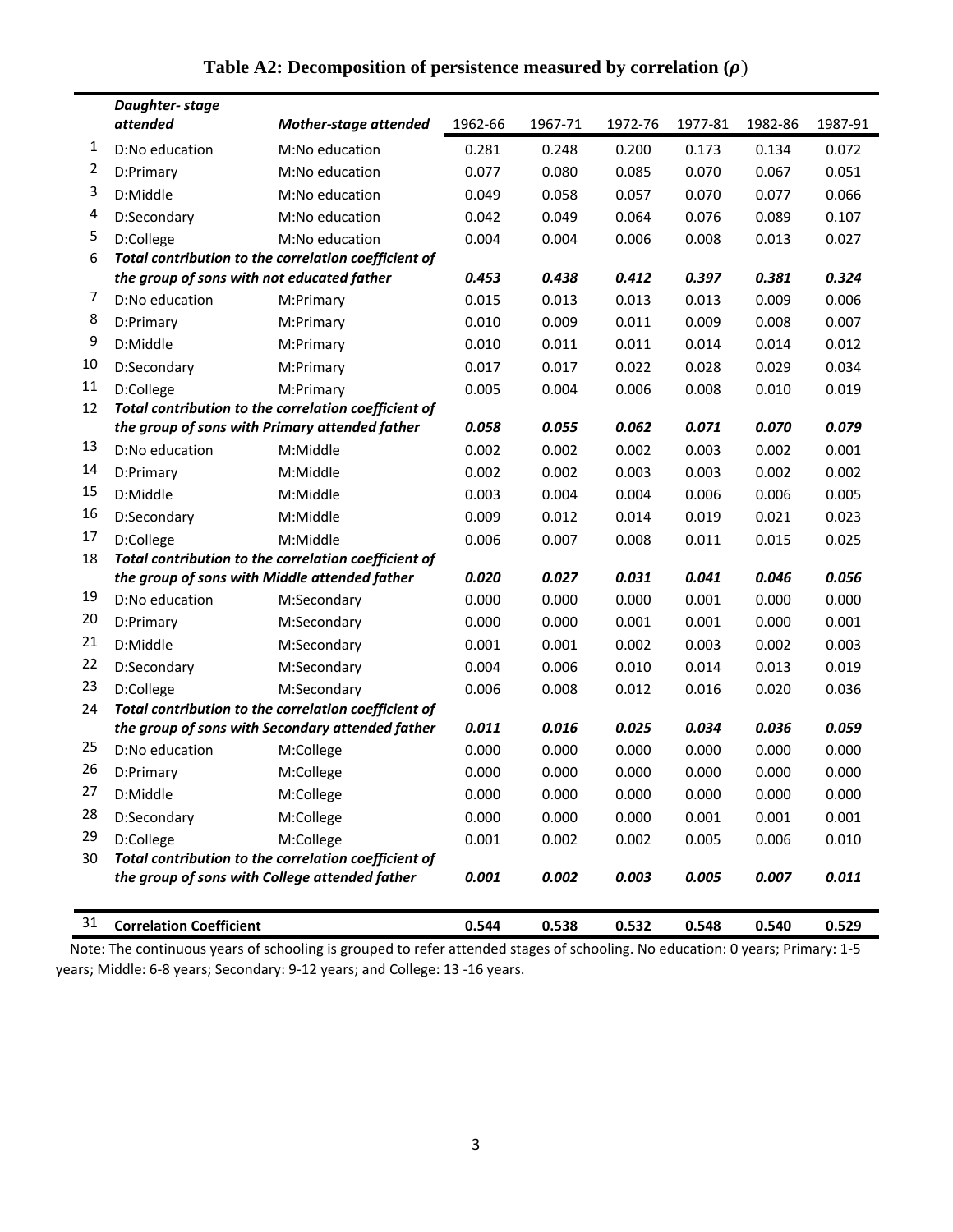

**Figure A1: Probability of daughters education conditional on mothers' education**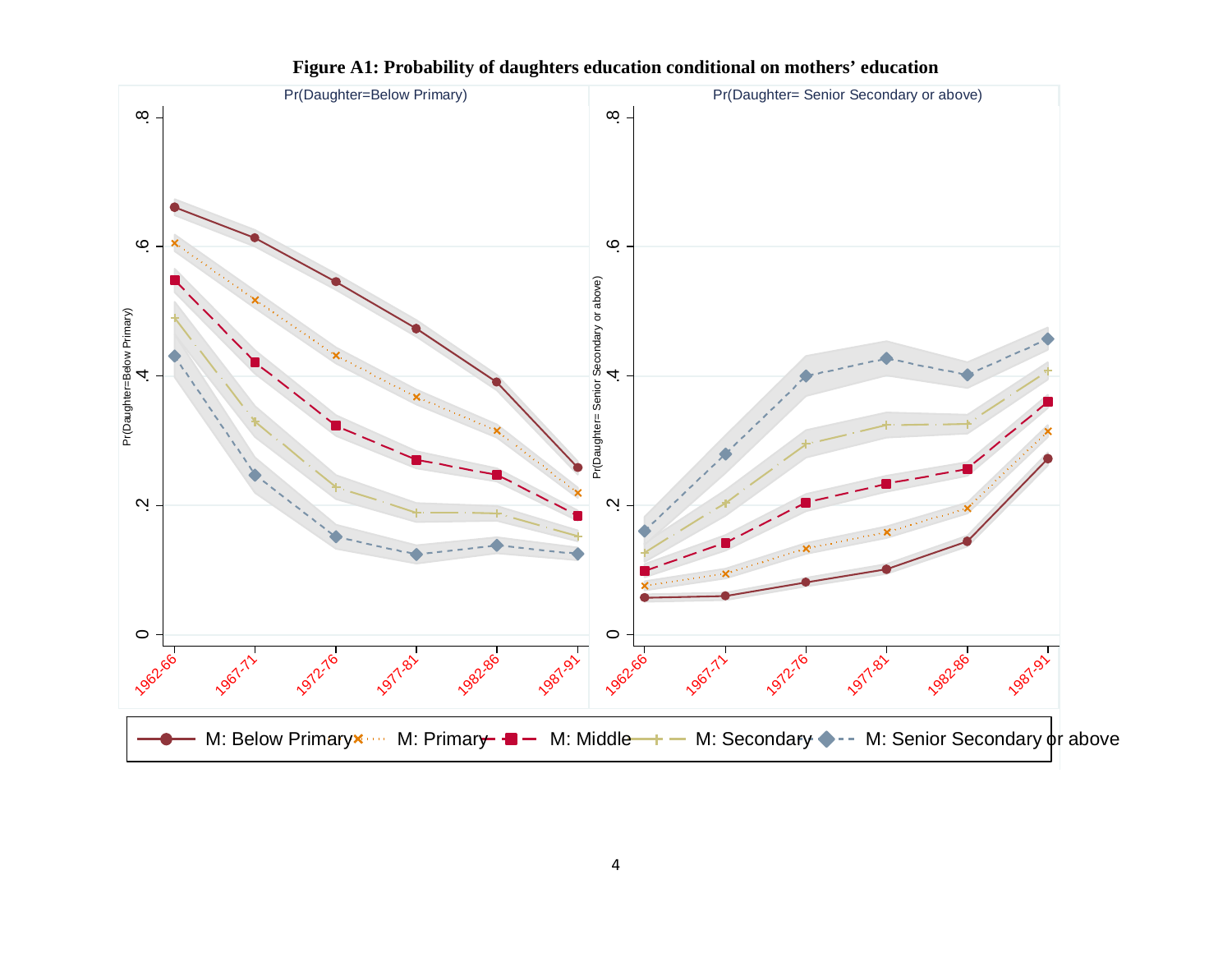

**Figure A2: Probability of daughters achieving Below Primary conditional on mothers' education by caste**